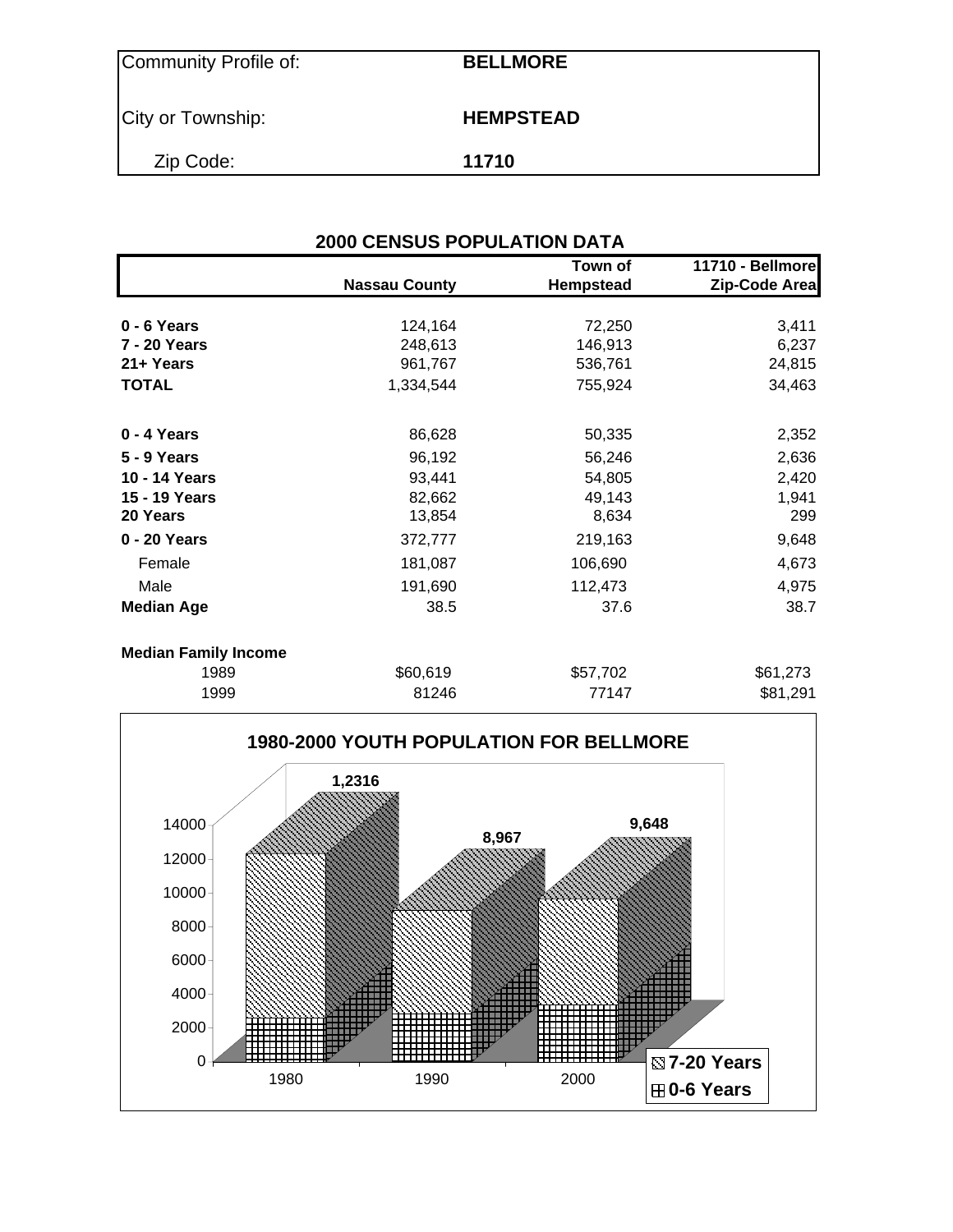### **2000 POPULATION PROJECTION DATA**

|                      | <b>Nassau County</b> | <b>Town of</b><br><b>Hempstead</b> | 11710 - Bellmore<br><b>Zip-Code Area</b> |
|----------------------|----------------------|------------------------------------|------------------------------------------|
|                      |                      |                                    |                                          |
| $0 - 6$ Years        | 118,978              | 73,806                             | 2,829                                    |
| 7 - 20 Years         | 231,792              | 139,895                            | 7,308                                    |
| l21+ Years           | 978,505              | 557,917                            | 21,401                                   |
| <b>TOTAL</b>         | 1,329,275            | 771,618                            | 31,538                                   |
|                      |                      |                                    |                                          |
| $0 - 4$ Years        | 83,639               | 52,174                             | 1,936                                    |
| 5 - 9 Years          | 90,106               | 55,438                             | 2,352                                    |
| 10 - 14 Years        | 82,042               | 49,470                             | 2,504                                    |
| 15 - 19 Years        | 79,040               | 47,058                             | 2,788                                    |
| 20 Years             | 15,943               | 9,563                              | 557                                      |
|                      |                      |                                    |                                          |
| $\vert$ 0 - 20 Years | 350,770              | 213,701                            | 10,137                                   |

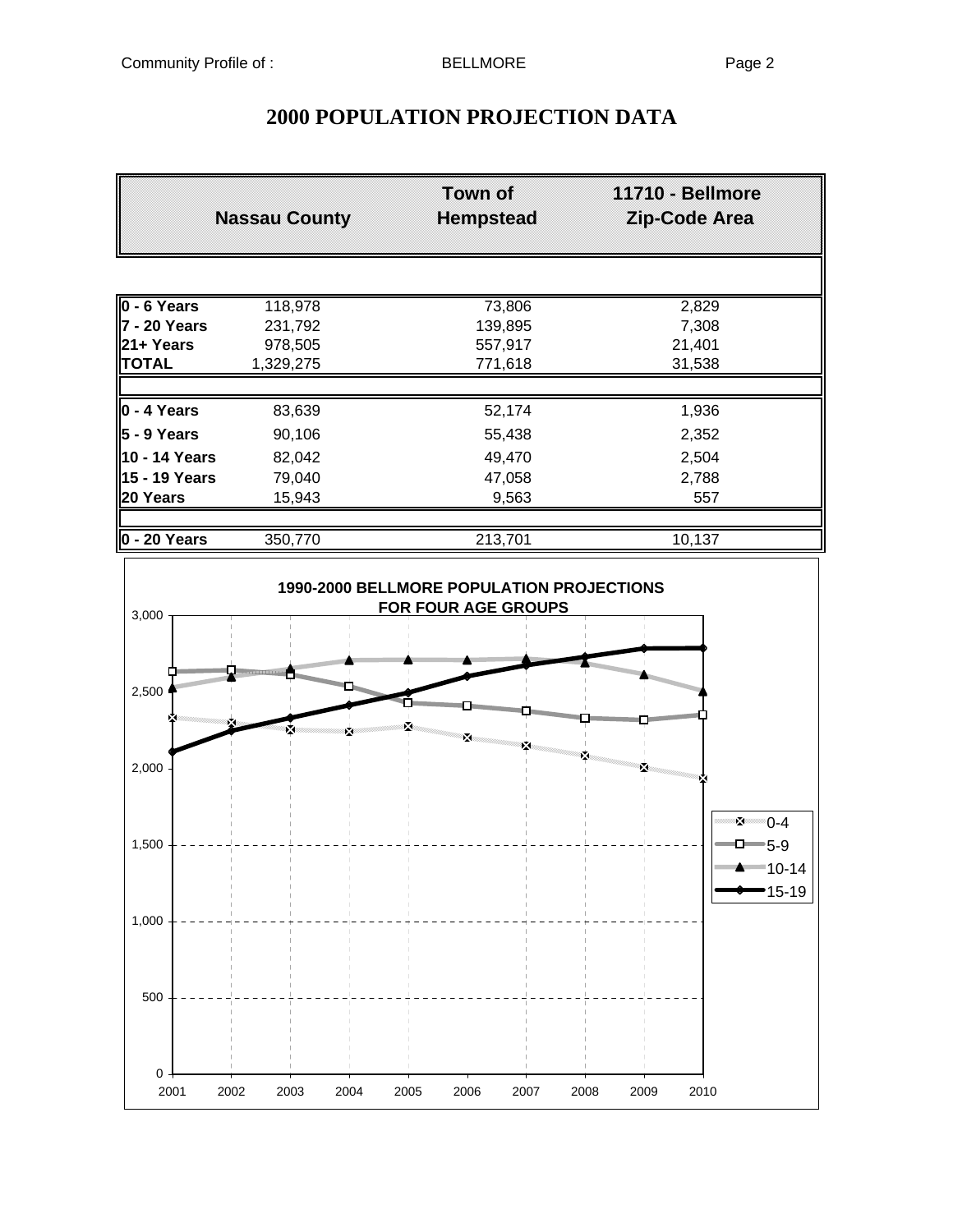|                                                                               |                                                                                                                                       | <b>TEMPORARY ASSISTANCE TO</b><br><b>NEEDY FAMILIES (Formerly AFDC)</b><br>(NUMBER OF INDIVIDUALS) |              |               |
|-------------------------------------------------------------------------------|---------------------------------------------------------------------------------------------------------------------------------------|----------------------------------------------------------------------------------------------------|--------------|---------------|
|                                                                               |                                                                                                                                       |                                                                                                    |              |               |
|                                                                               |                                                                                                                                       |                                                                                                    | Town of      | 16-20 y       |
| Year                                                                          | Nassau County                                                                                                                         |                                                                                                    | Hempstead    | Zip-Code Area |
| 1985                                                                          | 15,963                                                                                                                                |                                                                                                    | 11,783       | 172           |
| 1986                                                                          | 15,337                                                                                                                                |                                                                                                    | 11,390       | 128           |
| 1987                                                                          | 13,321                                                                                                                                |                                                                                                    | 9,981        | 99            |
| 1988                                                                          | 12,410                                                                                                                                |                                                                                                    | 9,168        | 131           |
| 1989                                                                          | 11,950                                                                                                                                |                                                                                                    | 8,943        | 122           |
| 1990                                                                          | 12,607                                                                                                                                |                                                                                                    | 9,404        | 160           |
| 1991                                                                          | 15,317                                                                                                                                |                                                                                                    | 11,504       | 136           |
| 1992                                                                          | 16,528                                                                                                                                |                                                                                                    | 12,410       | 153           |
| 1993                                                                          | 20,129                                                                                                                                |                                                                                                    | 15,031       | 193           |
| 1994                                                                          | 20,622                                                                                                                                |                                                                                                    | 15,217       | 156           |
| 1995                                                                          | 20,229                                                                                                                                |                                                                                                    | 14,981       | 178           |
| 1996                                                                          | 17,800                                                                                                                                |                                                                                                    | 13,309       | 124           |
| 1997                                                                          | 14,940                                                                                                                                |                                                                                                    | 11,219       | 99            |
| 1998                                                                          | 12,706                                                                                                                                |                                                                                                    | 9,651        | 69            |
| 1999                                                                          | 10,825                                                                                                                                |                                                                                                    | 8,265        | 75            |
| 25.00<br>20.00<br>$15.00 -$<br>Rate Per 1,00<br>10.00<br>5.00<br>0.00<br>1987 | HEMPSTEAD AFDC RATES PER 1000 RESIDENTS<br><b>ASSESSMENT</b><br>⋒<br>4î.<br><b>Ailine Hop</b><br>1988<br>1989<br>1990<br>1991<br>1992 | 3889911111111<br><b>Allianning</b><br>1993<br>1994<br>1995                                         | 1996<br>1997 | 1998<br>1999  |
|                                                                               | <b>■ Nassau County</b>                                                                                                                | <b>图 Hempstead Town</b>                                                                            |              | □16-20 y      |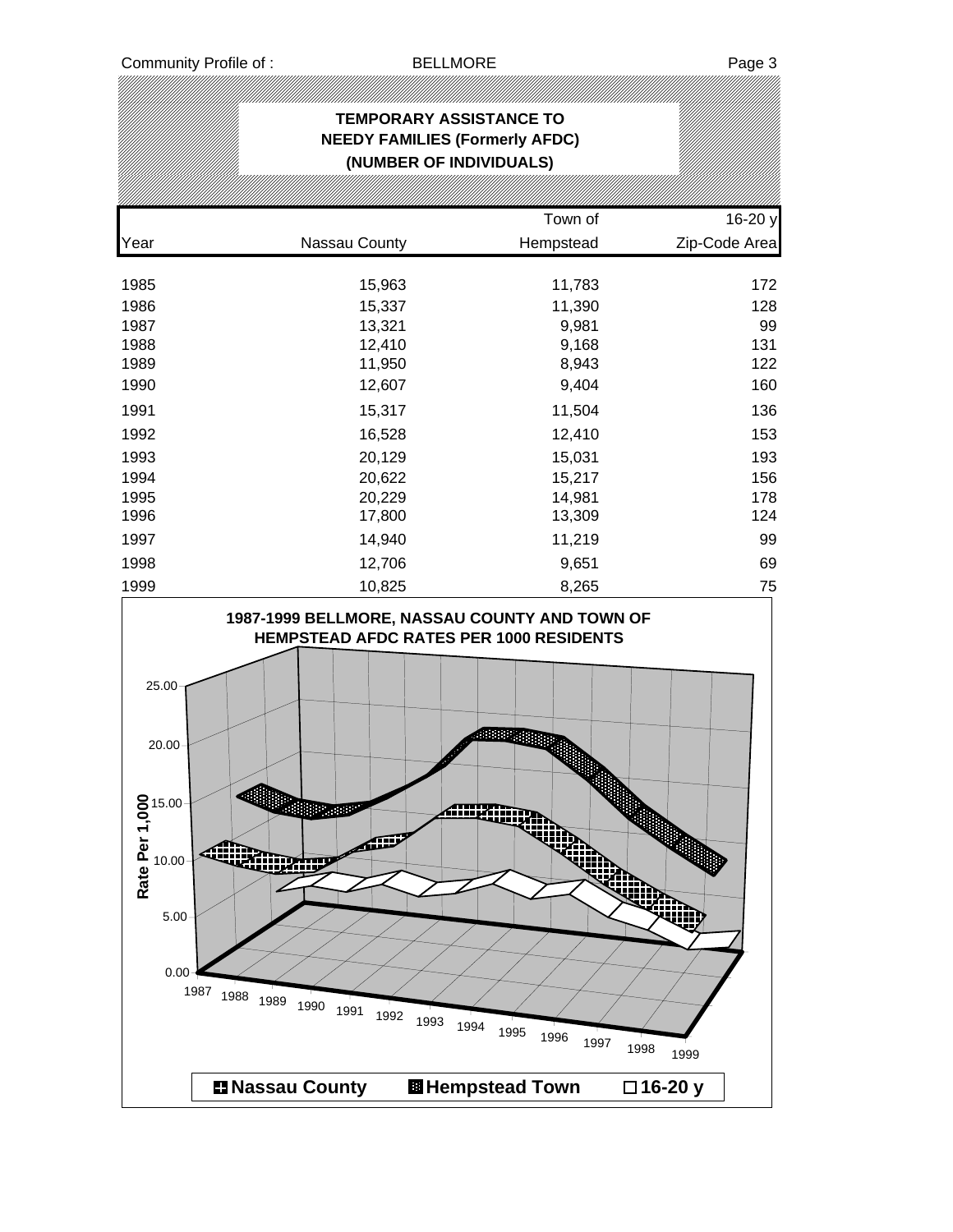### **11710 ZIP-CODE AREA RESIDENT YOUTH OFFENSES**

|              |                | 7-15 Years Old     |                    |                          |
|--------------|----------------|--------------------|--------------------|--------------------------|
|              |                | <b>Station</b>     | <b>Subjects of</b> |                          |
| Year         | <b>Arrests</b> | <b>Adjustments</b> | Investigation      | <b>Totals</b>            |
| 1990         | 34             | 101                | 16                 | 151                      |
| 1991         | 23             | 93                 | 19                 | 135                      |
| 1992<br>1993 | 10<br>51       | 80<br>58           | 13<br>30           | 103<br>139               |
| 1994         | 43             | 61                 | 32                 | 136                      |
| 1995         | 20             | 29                 | 23                 | 72                       |
| 1996         | 25             | 41                 | 16                 | 82                       |
| 1997         | 9              | 34                 | 20                 | 63                       |
|              |                |                    |                    |                          |
|              |                | 16-20 Years Old    |                    |                          |
|              |                | Subjects of        |                    | <b>All Ages</b>          |
| Year         | <b>Arrests</b> | Investigation      | <b>Totals</b>      | <b>Total Incidents*</b>  |
|              | 95             | 30                 | 125                | 277                      |
| 1990<br>1991 | 98             | 82                 | 180                |                          |
| 1992         | 88             | 66                 | 154                | 315<br>258               |
| 1993         | 66             | 74                 | 140                |                          |
|              | 61             | 73                 | 134                |                          |
| 1994<br>1995 | 68             | 73                 | 141                |                          |
| 1996         | 63             | 57                 | 120                | 280<br>270<br>213<br>203 |



\* Total incidents include arrests, station adjustments and subjects of investigation for 1988 - 1995. Subjects were not

available prior to 1988. Youth offense data does not include data on convictions following from some of these arrests.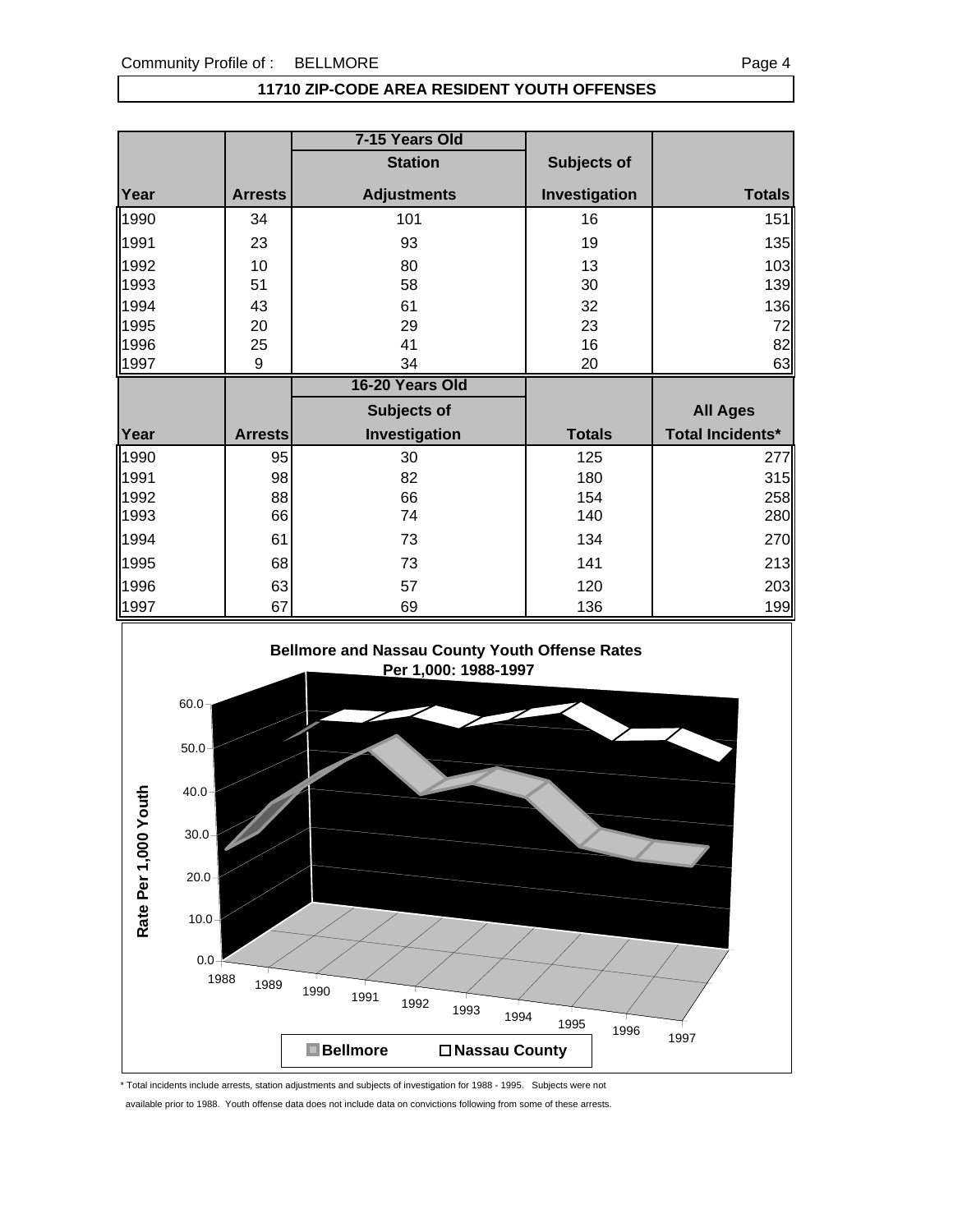Community Profile of : BELLMORE **Page 5** 

|                                     | 11710 ZIP-CODE AREA RESIDENT YOUTH OFFENSES                                        |                                                                                                                 |                       |                     |                    |                                           |              |                     |  |
|-------------------------------------|------------------------------------------------------------------------------------|-----------------------------------------------------------------------------------------------------------------|-----------------------|---------------------|--------------------|-------------------------------------------|--------------|---------------------|--|
|                                     | Youth Offense Rate Per 1000 Resident Youth<br>For Combined Offense Types and Total |                                                                                                                 |                       |                     |                    |                                           |              |                     |  |
|                                     |                                                                                    |                                                                                                                 |                       |                     |                    |                                           |              |                     |  |
|                                     | Drug &                                                                             | Violent &                                                                                                       |                       |                     |                    | <b>Criminal</b>                           |              |                     |  |
| Year                                |                                                                                    | Alcohol Threatening                                                                                             | <b>Property</b>       | <b>Status</b>       | <b>Theft</b>       | <b>Nonconf</b>                            | <b>Other</b> | <b>Total</b>        |  |
| 1990                                | 3.0                                                                                | 10.8                                                                                                            | 14.3                  | 2.8                 | 9.5                | 3.6                                       | 1.0          | 45.5                |  |
| 1991                                | 2.5                                                                                | 11.0                                                                                                            | 11.5                  | 4.6                 | 9.0                | 4.1                                       | 7.1          | 51.7                |  |
| 1992                                | 4.0                                                                                | 9.2                                                                                                             | 5.6                   | 8.1                 | 7.6                | 2.3                                       | 4.3          | 42.6                |  |
| 1993                                | 3.0                                                                                | 9.2                                                                                                             | 8.7                   | 8.2                 | 6.4                | 1.2                                       | 9.4          | 46.1                |  |
| 1994<br>1995                        | 2.3<br>4.2                                                                         | 9.1<br>7.9                                                                                                      | 10.9<br>6.9           | 7.3<br>3.7          | 6.5<br>3.7         | 1.1<br>0.6                                | 6.7<br>7.2   | 44.0<br>34.3        |  |
| 1996                                | 3.9                                                                                | 5.6                                                                                                             | 3.7                   | 6.0                 | 8.2                | 0.6                                       | 4.7          | 32.7                |  |
| 1997                                | 4.1                                                                                | 6.5                                                                                                             | 4.7                   | 4.2                 | 6.5                | 1.8                                       | 4.2          | 32.4                |  |
|                                     |                                                                                    |                                                                                                                 | <b>Youth Offenses</b> |                     |                    |                                           |              |                     |  |
|                                     |                                                                                    | <b>For Combined Offense Types and Total</b>                                                                     |                       |                     |                    |                                           |              |                     |  |
|                                     |                                                                                    |                                                                                                                 |                       |                     |                    |                                           |              |                     |  |
| Year                                | Drug &                                                                             | Violent &                                                                                                       |                       |                     |                    | <b>Criminal</b>                           | <b>Other</b> |                     |  |
| 1990                                | 18                                                                                 | <b>Alcohol Threatening</b><br>66                                                                                | <b>Property</b><br>87 | <b>Status</b><br>17 | <b>Theft</b><br>58 | <b>Nonconf</b><br>22                      | 6            | <b>Total</b><br>277 |  |
| 1991                                | 15                                                                                 | 67                                                                                                              | 70                    | 28                  | 55                 | 25                                        | 43           | 315                 |  |
| 1992                                | 24                                                                                 | 56                                                                                                              | 34                    | 49                  | 46                 | 14                                        | 26           | 258                 |  |
| 1993                                | 18                                                                                 | 56                                                                                                              | 53                    | 50                  | 39                 | 7                                         | 57           | 280                 |  |
| 1994                                | 14                                                                                 | 56                                                                                                              | 67                    | 45                  | 40                 | $\overline{7}$                            | 41           | 270                 |  |
| 1995                                | 26                                                                                 | 49                                                                                                              | 43                    | 23                  | 23                 | 4                                         | 45           | 213                 |  |
| 1996                                | 24                                                                                 | 35                                                                                                              | 23                    | 37                  | 51                 | 4                                         | 29           | 203                 |  |
| 1997                                | 25                                                                                 | 40                                                                                                              | 29                    | 26                  | 40                 | 11                                        | 26           | 199                 |  |
| 16.0                                |                                                                                    | 1990-1997 Violent & Threatening, and Drug & Alcohol Youth<br><b>Offense Rates in Bellmore and Nassau County</b> |                       |                     |                    |                                           |              |                     |  |
|                                     |                                                                                    |                                                                                                                 |                       |                     |                    |                                           |              |                     |  |
| 14.0                                |                                                                                    |                                                                                                                 |                       |                     |                    |                                           |              |                     |  |
| 12.0                                |                                                                                    |                                                                                                                 |                       |                     |                    |                                           |              |                     |  |
|                                     |                                                                                    |                                                                                                                 |                       |                     |                    |                                           |              |                     |  |
| <b>Rate Per 1,000</b><br>6.0<br>6.0 |                                                                                    |                                                                                                                 |                       |                     |                    |                                           |              |                     |  |
|                                     |                                                                                    |                                                                                                                 |                       |                     |                    |                                           |              |                     |  |
|                                     |                                                                                    |                                                                                                                 |                       |                     |                    |                                           |              |                     |  |
|                                     |                                                                                    |                                                                                                                 |                       |                     |                    |                                           |              |                     |  |
|                                     |                                                                                    |                                                                                                                 |                       |                     |                    |                                           |              |                     |  |
| 4.0                                 |                                                                                    |                                                                                                                 |                       |                     |                    |                                           |              |                     |  |
| 2.0                                 |                                                                                    |                                                                                                                 |                       |                     |                    |                                           |              |                     |  |
|                                     |                                                                                    |                                                                                                                 |                       |                     |                    |                                           |              |                     |  |
| 0.0                                 |                                                                                    |                                                                                                                 |                       |                     |                    |                                           |              |                     |  |
|                                     | 1990                                                                               | 1991<br>1992<br>-⊠ Nassau County Alc/Drug/k                                                                     | 1993                  | 1994                |                    | 1995<br>-D-Nassau County Violent/Threat/k | 1996         | 1997                |  |
|                                     |                                                                                    | <b>-X-Bellmore Alc/Drug/k</b>                                                                                   |                       |                     |                    | -D-Bellmore Violent/Threat/k              |              |                     |  |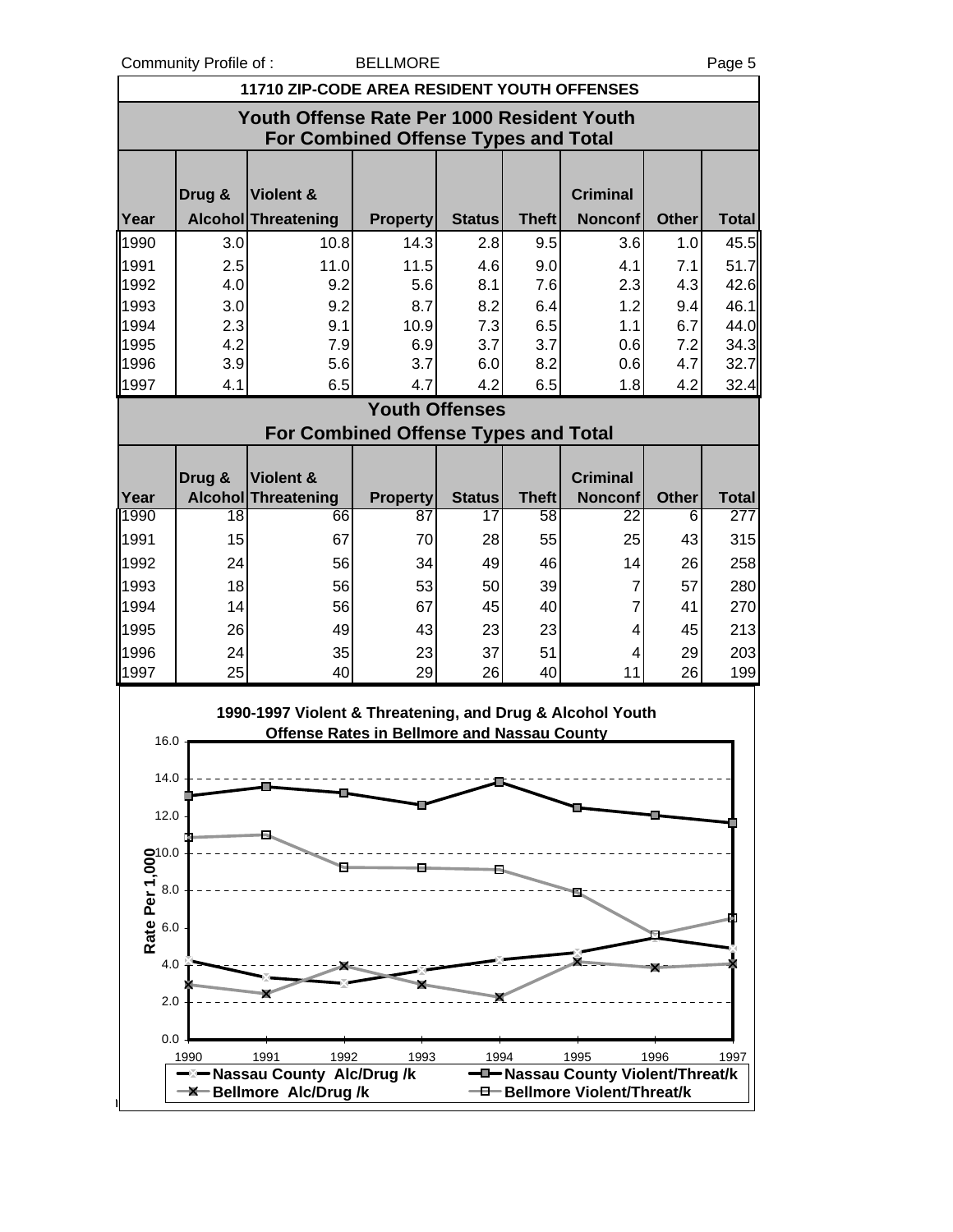# **WHERE WERE BELLMORE YOUTH COMMITTING OFFENSES IN 1997?**



"Other" communities include Freeport, Valley Stream, Lynbrook, Baldwin, Seaford, Jericho, Massapequa, Uniondale,

Levittown, Franklin Square, Island Park, Oceanside, Roslyn, Woodbury, and Garden City, each of which

comprise less than 2% of all Bellmore offenses.



"Other" communities: Baldwin, Massapequa, Freeport, Glen Cove, Rockville Cte, NYC, Farmingdale, Uniondale Hempstead, Oceanside, Westbury, Bayville and other NYS, each of which comprise less than 2%.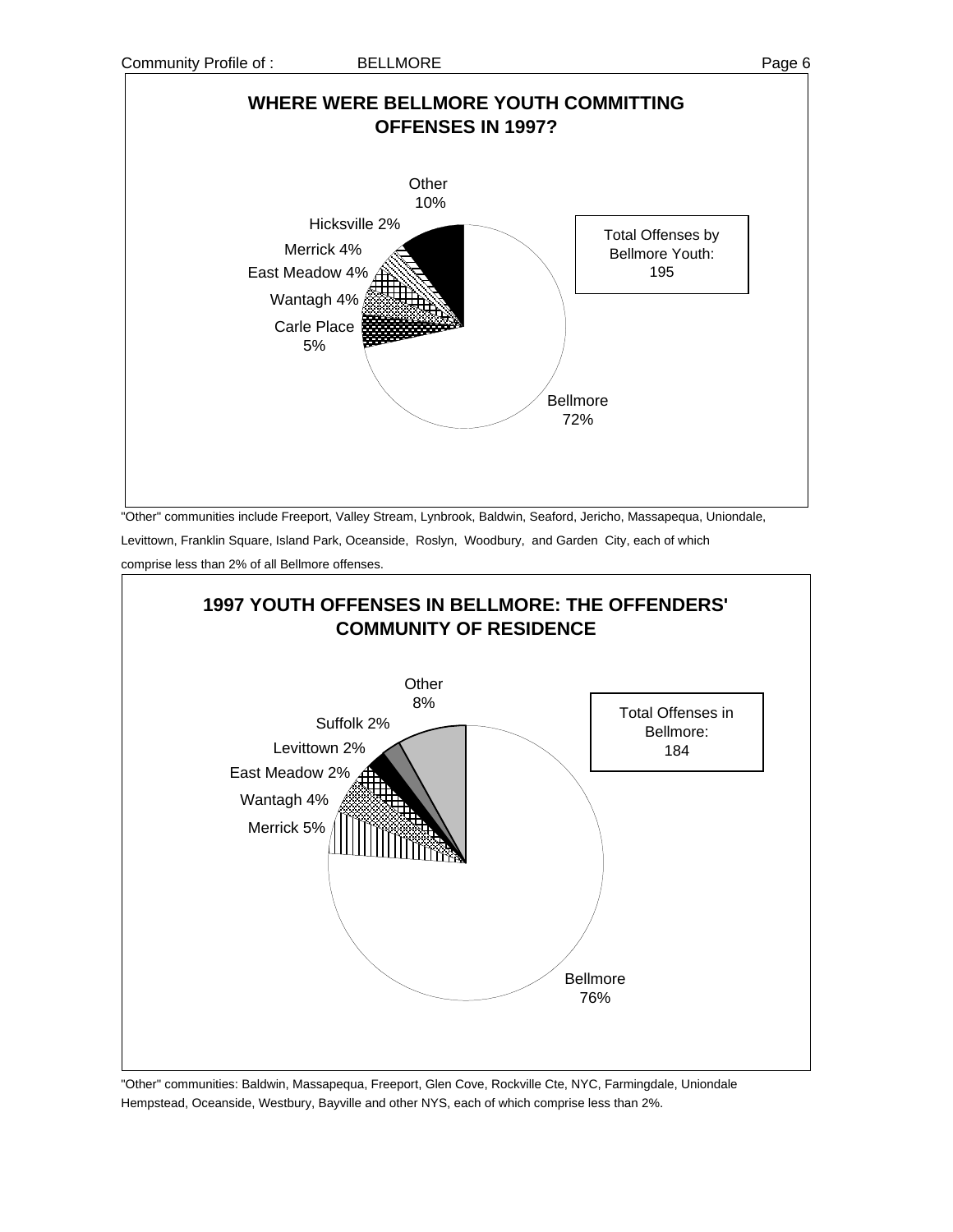|                      |                          |                |                |                |                          |                |                | 1991-97       |
|----------------------|--------------------------|----------------|----------------|----------------|--------------------------|----------------|----------------|---------------|
|                      |                          |                |                |                |                          |                |                | Percent       |
| Age                  | 1991                     | 1992           | 1993           | 1994           | 1995                     | 1996           | 1997           | Change        |
| 10 Yr & Less         | $\overline{1}$           | $\overline{2}$ | $\overline{0}$ | $\overline{2}$ | $\overline{0}$           | $\overline{0}$ |                | $0 - 100.0\%$ |
| %                    | 6.3%                     | 5.9%           | 0.0%           | 4.9%           | 0.0%                     | 0.0%           | 0.0%           |               |
| 11 to 12             | $\overline{1}$           | $\mathbf 1$    | $\overline{4}$ | $\mathfrak{p}$ | $\Omega$                 | $\Omega$       |                | 0 -100.0%     |
| $\frac{0}{0}$        | 6.3%                     | 2.9%           | 7.8%           | 4.9%           | 0.0%                     | 0.0%           | 0.0%           |               |
| $\overline{13}$      | $\overline{3}$           | 6              | $\overline{5}$ | 5              | $\mathbf{1}$             | $\Omega$       | $\mathbf{1}$   | $-66.7%$      |
| %                    | 18.8%                    | 17.6%          | 9.8%           | 12.2%          | 4.3%                     | 0.0%           | 4.0%           |               |
| 14                   | $\mathbf{1}$             | $\overline{7}$ | 10             | 3              | $\overline{2}$           | 5              | 5              | 400.0%        |
| $\%$                 | 6.3%                     | 20.6%          | 19.6%          | 7.3%           | 8.7%                     | 14.7%          | 20.0%          |               |
| 15                   | $\overline{5}$           | 11             | 16             | 9              | 8                        | 11             | 5              | 0.0%          |
| $\%$                 | 31.3%                    | 32.4%          | 31.4%          | 22.0%          | 34.8%                    | 32.4%          | 20.0%          |               |
| 16                   | $\overline{\phantom{a}}$ | 6              | 9              | 9              | 6                        | $\overline{7}$ | $\overline{7}$ | 75.0%         |
| $\frac{6}{6}$        | 25.0%                    | 17.6%          | 17.6%          | 22.0%          | 26.1%                    | 20.6%          | 28.0%          |               |
| 17 <sub>1</sub>      | $\Omega$                 | 1              | 3              | 6              | $\overline{\mathcal{A}}$ | 8              | 5              |               |
| $\%$                 | 0.0%                     | 2.9%           | 5.9%           | 14.6%          | 17.4%                    | 23.5%          | 20.0%          |               |
| 18                   | $\overline{\phantom{a}}$ | $\mathbf 0$    | $\overline{2}$ | $\overline{4}$ | $\overline{2}$           | 3              | $\Omega$       |               |
| $\%$                 | 6.3%                     | 0.0%           | 3.9%           | 9.8%           | 8.7%                     | 8.8%           | 0.0%           |               |
| 19 to 20             | $\overline{0}$           | $\Omega$       | $\overline{2}$ | $\mathbf{1}$   | $\Omega$                 | $\Omega$       | $\overline{2}$ |               |
| $\frac{0}{0}$        | 0.0%                     | 0.0%           | 3.9%           | 2.4%           | 0.0%                     | 0.0%           | 8.0%           |               |
| <b>Bellmore</b>      |                          |                |                |                |                          |                |                |               |
| <b>Total</b>         | 16                       | 34             | 51             | 41             | 23                       | 34             | 25             | 56.3%         |
| Rate Per 1,000       | 2.5                      | 5.0            | 7.3            | 5.7            | 3.2                      | 4.7            | 3.4            | 40.3%         |
| <b>Nassau County</b> |                          |                |                |                |                          |                |                |               |
| Rate Per 1,000       | 5.19                     | 6.63           | 8.98           | 8.68           | 7.52                     | 7.23           | 7.30           | 40.5%         |

### **Resident Bellmore Runaway and Homeless Youth by Age Group**

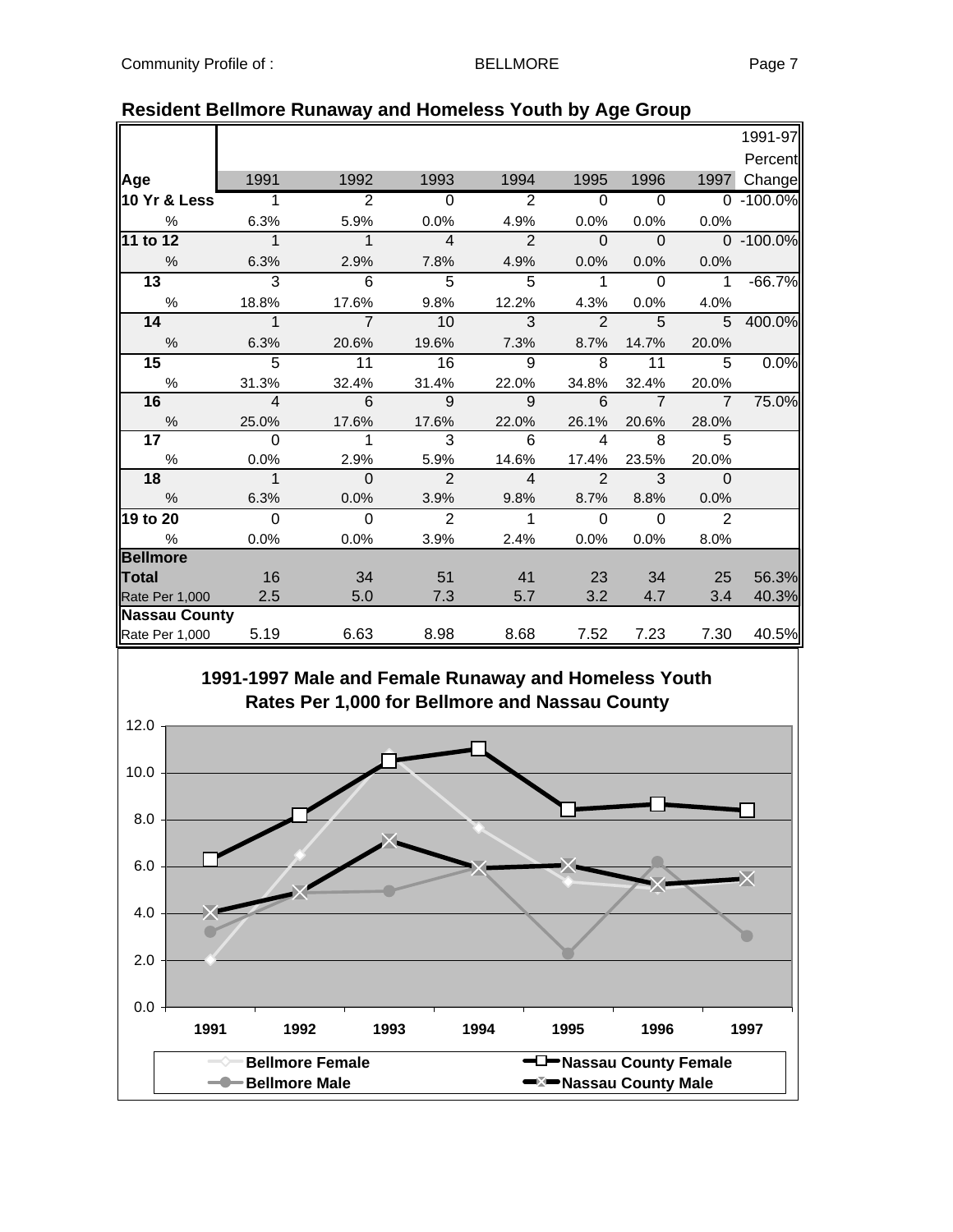Community Profile of : The South of the BELLMORE Page 8

### **ENROLLMENT IN BELLMORE AND NORTH BELLMORE UFSD'S**

|      | European          | African  |          | Asian    | <b>Native</b>                                         |          |       |
|------|-------------------|----------|----------|----------|-------------------------------------------------------|----------|-------|
| Year | American          | American | Latino   | American | American                                              | Total    |       |
|      |                   |          |          |          |                                                       |          |       |
| 1987 | 2,769             | 26       | 34       | 51       | 0                                                     | 2,880    |       |
| 1988 | 2,783             | 27       | 32       | 54       | 1                                                     | 2,897    |       |
| 1989 | 2,768             | 25       | 27       | 65       | 0                                                     | 2,885    |       |
| 1990 | 2,722             | 24       | 46       | 78       | 0                                                     | 2,870    |       |
| 1991 | 2,746             | 25       | 64       | 72       | 0                                                     | 2,907    |       |
| 1992 | 2,686             | 30       | 66       | 76       | 0                                                     | 2,858    |       |
| 1993 | 2,739             | 43       | 56       | 81       | 0                                                     | 2,919    |       |
| 1994 | 2,814             | 38       | 52       | 96       | 0                                                     | 3,000    |       |
| 1995 | 2,849             | 41       | 58       | 103      | 0                                                     | 3,051    |       |
| 1996 | 2,945             | 54       | 76       | 98       | 9                                                     | 3,182    |       |
| 1997 | 3,058             | 52       | 90       | 117      | 1                                                     | 3,318    |       |
| 1998 | 3,126             | 50       | 93       | 113      | 8                                                     | 3,390    |       |
| 1999 | 3,303             | 55       | 100      | 126      | 0                                                     | 3,584    |       |
|      |                   |          |          |          | Net Change in School Enrollment Between 1987 and 1999 |          |       |
|      |                   | European | African  |          | Asian                                                 | Native   |       |
|      | 1987-99           | American | American | Latino   | American                                              | American | Total |
|      | Change in Number  | 534      | 29       | 66       | 75                                                    | 0        | 704   |
|      | Change as Percent | 19%      | 112%     | 194%     | 147%                                                  |          | 24%   |

| Net Change in School Enrollment Between 1993 and 1999 |         |          |          |        |          |               |        |
|-------------------------------------------------------|---------|----------|----------|--------|----------|---------------|--------|
|                                                       |         | European | African  |        | Asian    | <b>Native</b> |        |
|                                                       | 1993-99 | American | American | Latino | American | American      | Γotal∎ |
| Change in Number                                      |         | 564      | 12       | 44     | 45       |               | 665    |
| Change as Percent                                     |         | 21%      | 28%      | 79%    | 56%      |               | 23%    |



\* The Native American percent increase is omitted from this chart because enrollment changes that begin or end with 10 or fewer students distort comparisons among the various enthic groups.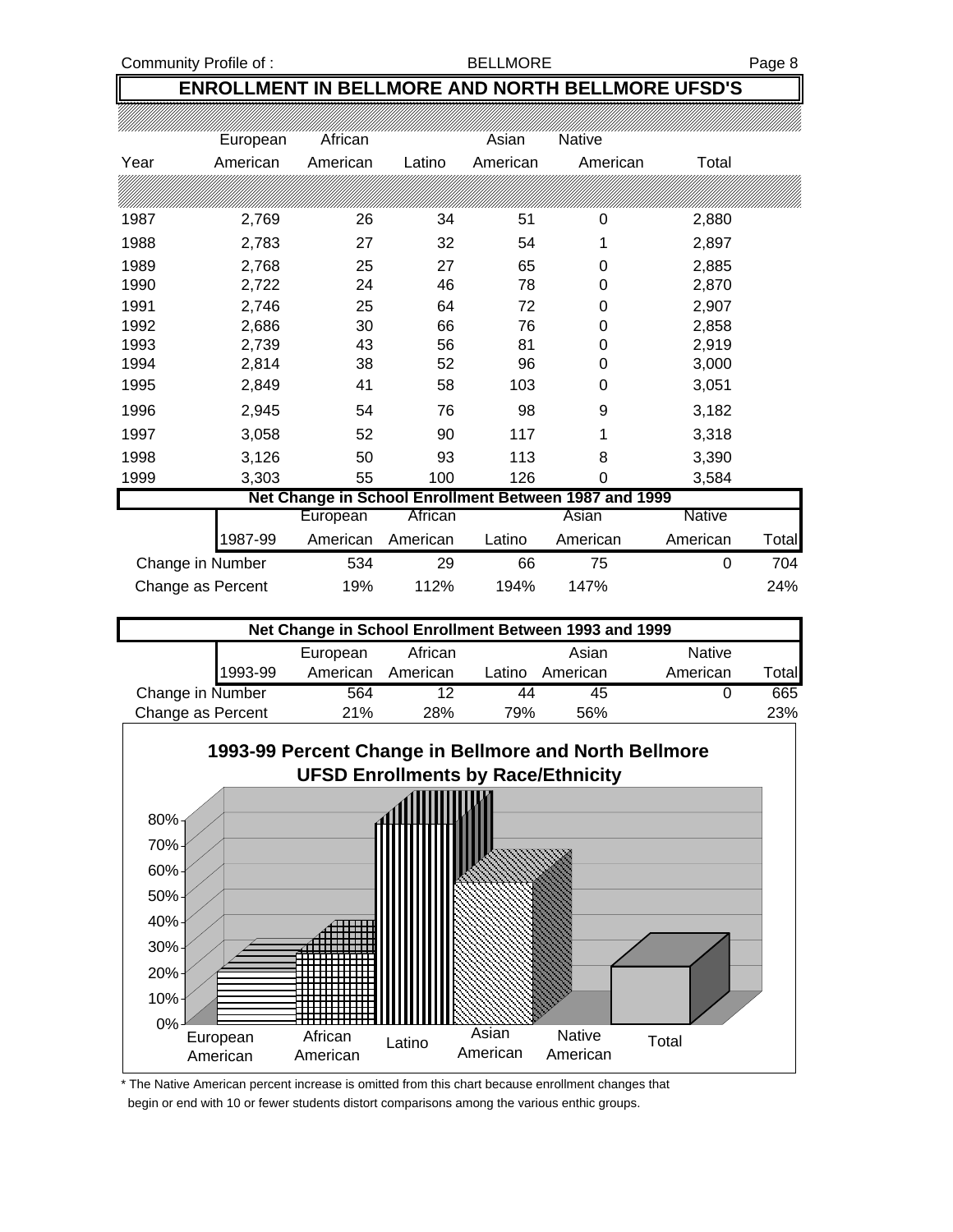Community Profile of **BELLMORE BELLMORE Page 9** 

### **PUBLIC SCHOOL ENROLLMENT IN BELLMORE UFSD**

|      | European          | African                                               |          | Asian    | Native   |          |       |
|------|-------------------|-------------------------------------------------------|----------|----------|----------|----------|-------|
| Year | American          | American                                              | Latino   | American | American | Total    |       |
|      |                   |                                                       |          |          |          |          |       |
| 1987 | 972               | 1                                                     | 7        | 0        | 0        | 980      |       |
| 1988 | 961               | $\overline{2}$                                        | 10       | 5        | 0        | 978      |       |
| 1989 | 945               | 0                                                     | 7        | 9        | 0        | 961      |       |
| 1990 | 920               | 0                                                     | 12       | 20       | 0        | 952      |       |
| 1991 | 883               | 0                                                     | 14       | 17       | 0        | 914      |       |
| 1992 | 887               | 3                                                     | 13       | 15       | 0        | 918      |       |
| 1993 | 913               | 3                                                     | 16       | 18       | 0        | 950      |       |
| 1994 | 958               | 4                                                     | 16       | 20       | 0        | 998      |       |
| 1995 | 973               | 4                                                     | 20       | 19       | 0        | 1016     |       |
| 1996 | 1012              | 4                                                     | 10       | 11       | 0        | 1037     |       |
| 1997 | 1098              | 5                                                     | 17       | 16       | 0        | 1136     |       |
| 1998 | 1169              | 6                                                     | 16       | 16       | 4        | 1207     |       |
| 1999 | 1197              | 6                                                     | 17       | 16       | 0        | 1236     |       |
|      |                   | Net Change in School Enrollment Between 1987 and 1999 |          |          |          |          |       |
|      |                   | European                                              | African  |          | Asian    | Native   |       |
|      | 1987-99           | American                                              | American | Latino   | American | American | Total |
|      | Change in Number  | 225                                                   | 5        | 10       | 16       | 0        | 256   |
|      | Change as Percent | 23%                                                   | 500%     | 143%     |          |          | 26%   |

| Net Change in School Enrollment Between 1993 and 1999 |          |          |        |          |               |        |  |  |
|-------------------------------------------------------|----------|----------|--------|----------|---------------|--------|--|--|
|                                                       | European | African  |        | Asian    | <b>Native</b> |        |  |  |
| 1993-99                                               | American | American | _atino | American | American      | Totall |  |  |
| Change in Number                                      | 284      | 3        |        | -2       |               | 286    |  |  |
| Change as Percent                                     | 31%      | 100%     | 6%     | $-11%$   |               | 30%    |  |  |



\* The African American & Native American percent increase is omitted from this chart because enrollment changes that begin or end with 10 or fewer students distort comparisons among the various enthic groups.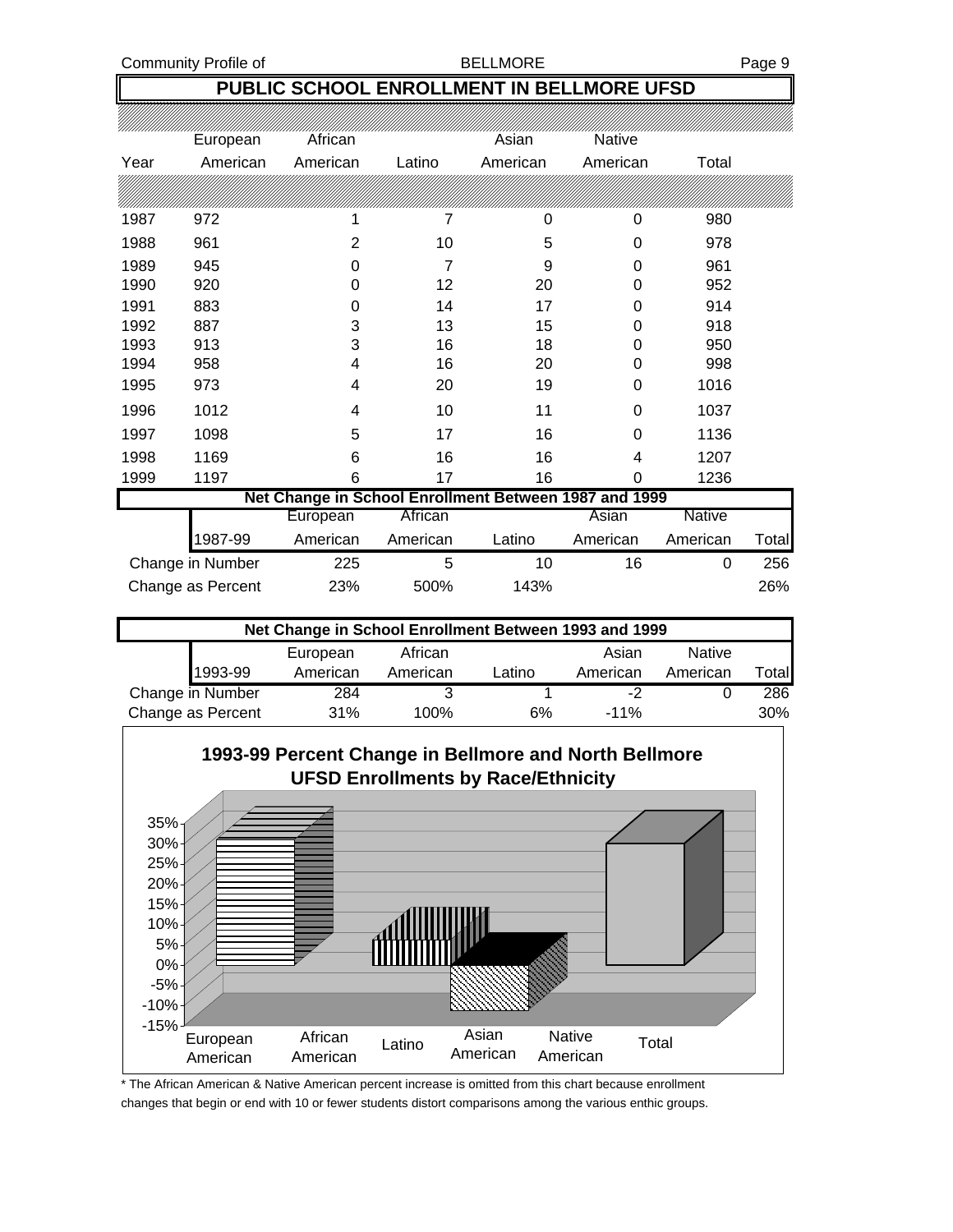### **PUBLIC SCHOOL ENROLLMENT IN NORTH BELLMORE UFSD**

|      | European          | African  |          | Asian    | Native                                                |          |              |
|------|-------------------|----------|----------|----------|-------------------------------------------------------|----------|--------------|
| Year | American          | American | Latino   | American | American                                              | Total    |              |
|      |                   |          |          |          |                                                       |          |              |
| 1987 | 1,797             | 25       | 27       | 51       | 0                                                     | 1,900    |              |
| 1988 | 1,822             | 25       | 22       | 49       | 1                                                     | 1,919    |              |
| 1989 | 1,823             | 25       | 20       | 56       | 0                                                     | 1,924    |              |
| 1990 | 1,802             | 24       | 34       | 58       | 0                                                     | 1,918    |              |
| 1991 | 1,863             | 25       | 50       | 55       | 0                                                     | 1,993    |              |
| 1992 | 1,799             | 27       | 53       | 61       | 0                                                     | 1,940    |              |
| 1993 | 1,826             | 40       | 40       | 63       | 0                                                     | 1,969    |              |
| 1994 | 1,856             | 34       | 36       | 76       | 0                                                     | 2,002    |              |
| 1995 | 1,876             | 37       | 38       | 84       | 0                                                     | 2,035    |              |
| 1996 | 1,933             | 50       | 66       | 87       | 9                                                     | 2,136    |              |
| 1997 | 1,960             | 47       | 73       | 101      |                                                       | 2,182    |              |
| 1998 | 1,957             | 44       | 77       | 97       | 4                                                     | 2,177    |              |
| 1999 | 2,106             | 49       | 83       | 110      | 0                                                     | 2,348    |              |
|      |                   |          |          |          | Net Change in School Enrollment Between 1987 and 1999 |          |              |
|      |                   | European | African  |          | Asian                                                 | Native   |              |
|      | 1987-99           | American | American | Latino   | American                                              | American | <b>Total</b> |
|      | Change in Number  | 309      | 24       | 56       | 59                                                    | 0        | 448          |
|      | Change as Percent | 17%      | 96%      | 207%     | 116%                                                  |          | 24%          |

| Net Change in School Enrollment Between 1993 and 1999 |          |            |        |          |               |       |  |  |  |
|-------------------------------------------------------|----------|------------|--------|----------|---------------|-------|--|--|--|
|                                                       | European | African    |        | Asian    | <b>Native</b> |       |  |  |  |
| 1993-99                                               | American | American   | Latino | American | American      | Total |  |  |  |
| Change in Number                                      | 280      | 9          | 43     | 47       |               | 379   |  |  |  |
| Change as Percent                                     | 15%      | <b>23%</b> | 108%   | 75%      | 0%            | 19%   |  |  |  |



\* The Native American percent increase is omitted from this chart because enrollment changes that begin or end with 10 or fewer students distort comparisons among the various enthic groups.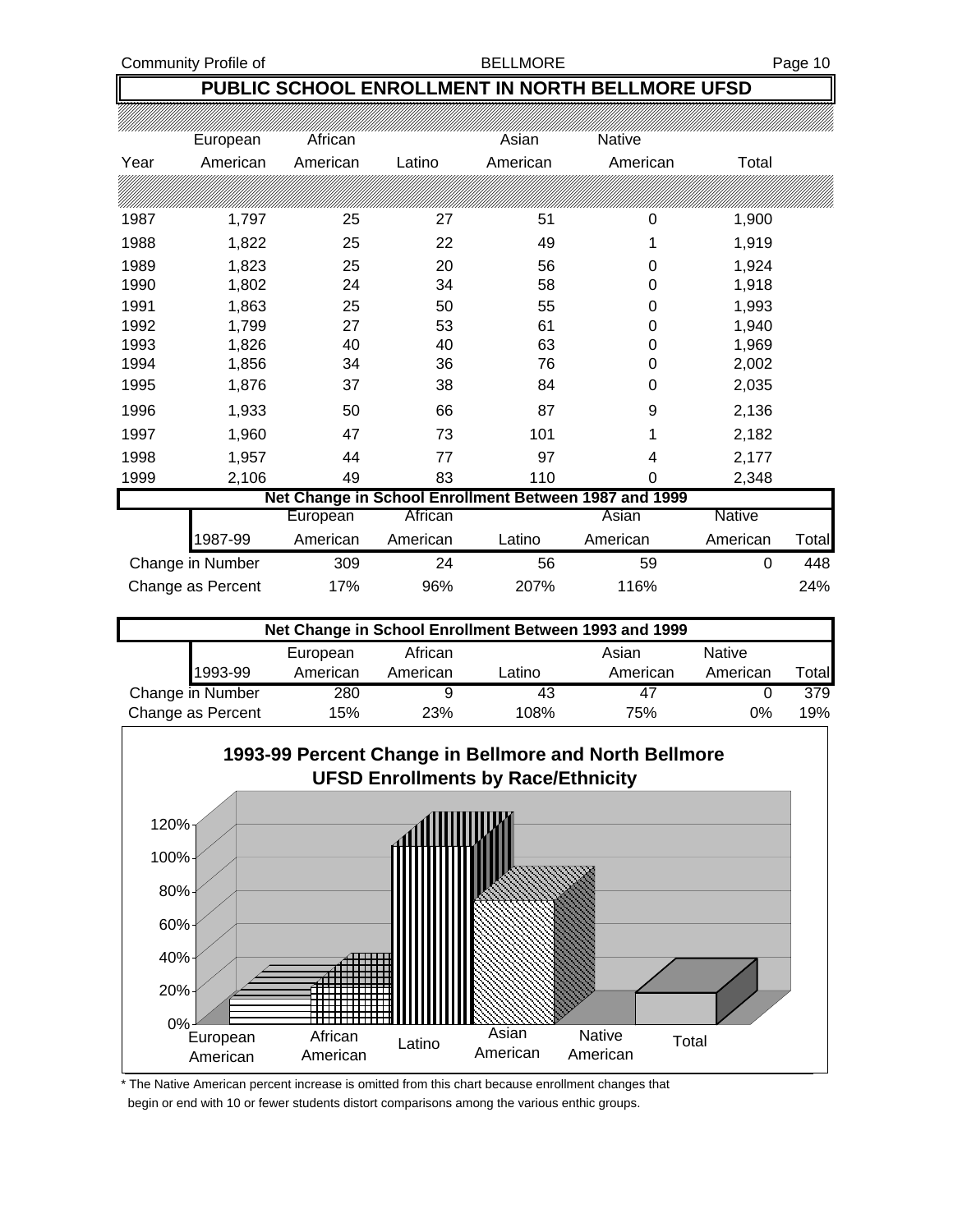### **PUBLIC SCHOOL ENROLLMENT IN BELLMORE-MERRICK CHSD**

|                                                       | European | African  |          | Asian    | Native           |               |        |  |  |
|-------------------------------------------------------|----------|----------|----------|----------|------------------|---------------|--------|--|--|
| Year                                                  | American | American | Latino   | American | American         | Total         |        |  |  |
|                                                       |          |          |          |          |                  |               |        |  |  |
| 1987                                                  | 5,357    | 41       | 32       | 75       | 0                | 5,505         |        |  |  |
| 1988                                                  | 4,971    | 53       | 59       | 68       | $\mathbf 0$      | 5,151         |        |  |  |
| 1989                                                  | 4,814    | 54       | 57       | 55       | $\overline{2}$   | 4,982         |        |  |  |
| 1990                                                  | 4,721    | 44       | 46       | 44       | $\boldsymbol{0}$ | 4,855         |        |  |  |
| 1991                                                  | 4,655    | 27       | 57       | 95       | $\boldsymbol{0}$ | 4,834         |        |  |  |
| 1992                                                  | 4,617    | 25       | 59       | 92       | 0                | 4,793         |        |  |  |
| 1993                                                  | 4,473    | 46       | 75       | 112      | 0                | 4,706         |        |  |  |
| 1994                                                  | 4,416    | 60       | 86       | 145      | 0                | 4,707         |        |  |  |
| 1995                                                  | 4,499    | 53       | 107      | 132      | 0                | 4,791         |        |  |  |
| 1996                                                  | 4,472    | 67       | 116      | 133      | 0                | 4,788         |        |  |  |
| 1997                                                  | 4,510    | 68       | 121      | 133      | 0                | 4,832         |        |  |  |
| 1998                                                  | 4,462    | 60       | 130      | 175      | 4                | 4,828         |        |  |  |
| 1999                                                  | 4,572    | 61       | 139      | 171      | 0                | 4,943         |        |  |  |
| Net Change in School Enrollment Between 1987 and 1999 |          |          |          |          |                  |               |        |  |  |
|                                                       |          | European | African  |          | Asian            | <b>Native</b> |        |  |  |
|                                                       | 1987-99  | American | American | Latino   | American         | American      | Total  |  |  |
| Change in Number                                      |          | $-785$   | 20       | 107      | 96               | 0             | $-562$ |  |  |
| Change as Percent                                     |          | $-15%$   | 49%      | 334%     | 128%             |               | $-10%$ |  |  |

| Net Change in School Enrollment Between 1993 and 1999 |          |          |        |          |               |       |  |  |  |
|-------------------------------------------------------|----------|----------|--------|----------|---------------|-------|--|--|--|
|                                                       | European | African  |        | Asian    | <b>Native</b> |       |  |  |  |
| 1993-99                                               | American | American | Latino | American | American      | Total |  |  |  |
| Change in Number                                      | 99       | 15       | 64     | 59       |               | 237   |  |  |  |
| Change as Percent                                     | 2%       | 33%      | 85%    | 53%      | 0%            | 5%    |  |  |  |



\* The Native American percent increase is omitted from this chart because enrollment changes that begin or end with 10 or fewer students distort comparisons among the various enthic groups.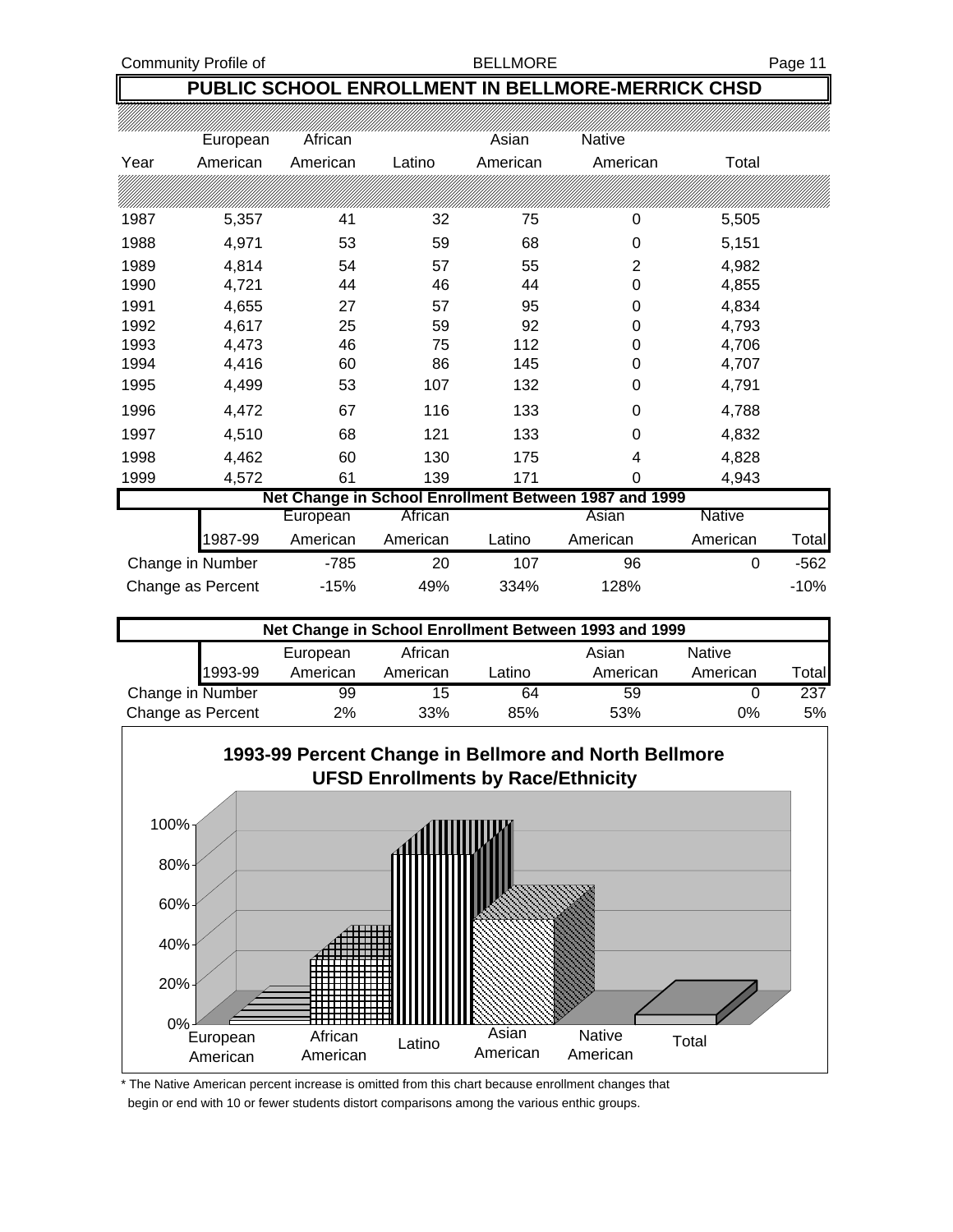|                    |        | <b>Total Enrollment</b> |         | <b>Total Enrollment</b> |         | <b>Total Enrollmentl</b> |  |
|--------------------|--------|-------------------------|---------|-------------------------|---------|--------------------------|--|
| 1992               | 27     | 0.9%                    | 3,240   | 3.2%                    | 6,044   | 3.5%                     |  |
| 1993               | 35     | 1.2%                    | 3,875   | 3.7%                    | 6,963   | 4.0%                     |  |
| 1994               | 38     | 1.3%                    | 4.271   | 4.1%                    | 7,492   | 4.2%                     |  |
| 1995               | 47     | 1.5%                    | 4.674   | 4.3%                    | 7,823   | 4.3%                     |  |
| 1996               | 59     | 1.9%                    | 4.847   | 4.4%                    | 8,276   | 4.5%                     |  |
| 1997               | 54     | 1.6%                    | 5,532   | 4.9%                    | 9.219   | 4.9%                     |  |
| 1998               | 45     | 1.3%                    | 5,878   | 5.1%                    | 9,353   | 4.8%                     |  |
| 1999               | 80     | 2.2%                    | 6,134   | 5.2%                    | 10,077  | 5.1%                     |  |
| 1999 Total         |        |                         |         |                         |         |                          |  |
| <b>IEnrollment</b> | 4,943  |                         | 117,036 |                         | 195,804 |                          |  |
| 1992 - 1999        | 196.3% |                         | 89.3%   |                         | 66.7%   |                          |  |
| % Change           |        |                         |         |                         |         |                          |  |

\* In the 1998-1999 school year, there were 77 different languages spoken by students enrolled

in Nassau County public schools.



\*\* The annual number of reported LEP/ELLs enrollment is based upon the number of Limited English Proficient English Language Learners in the local district as reported on the State Education Department/ The University of the State of New York, Commissioners Regulations Part 154 Application.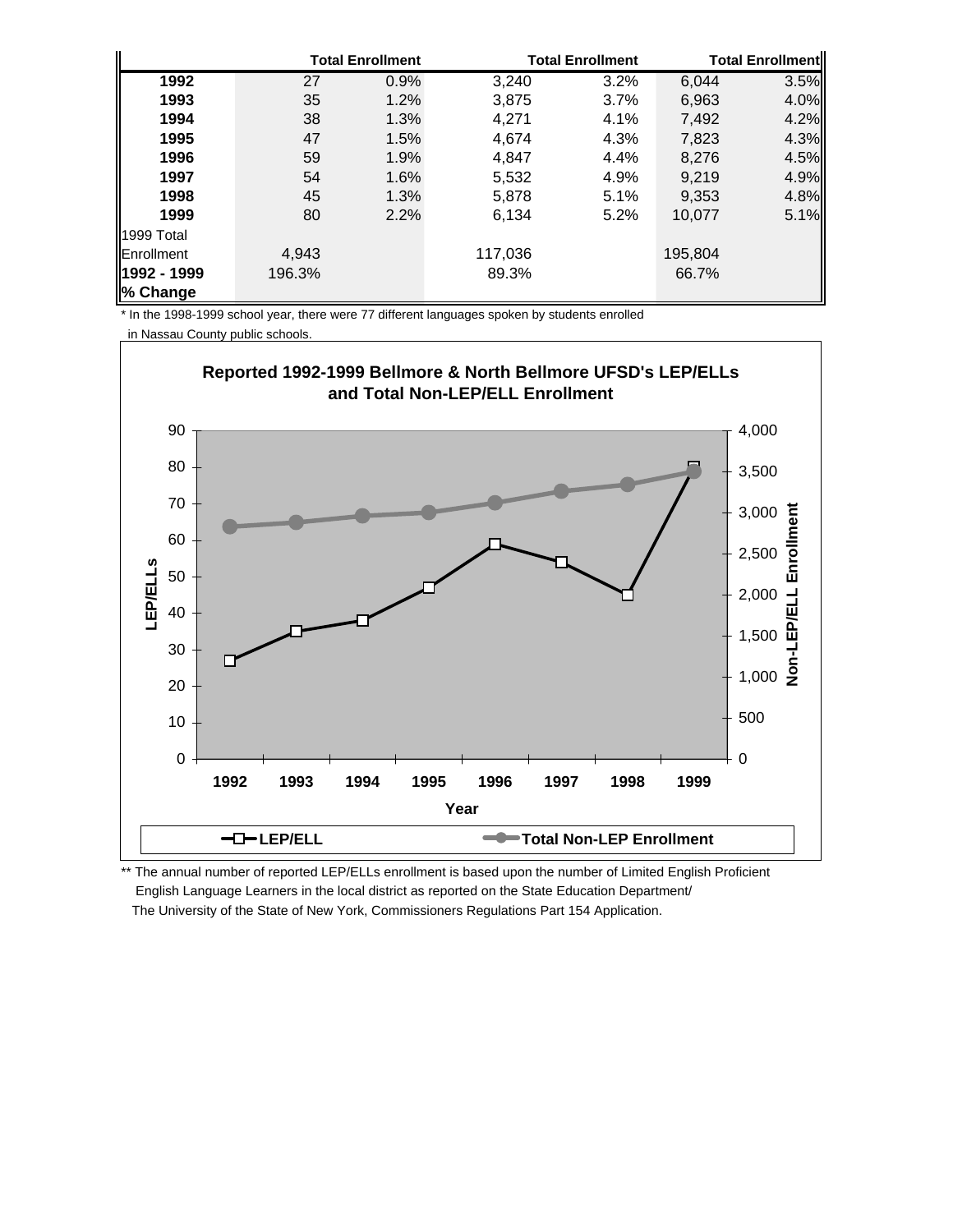### **REPORTED LIMITED ENGLISH PROFICIENT ENGLISH LANGUAGE LEARNERS (LEP/ELLs) IN BELLMORE UFSD\***

| Reported Number and Percent of LEP/ELL Students in Bellmore UFSD,<br><b>Hempstead Town and Nassau County</b> |               |       |                         |                          |                         |                         |                   |  |
|--------------------------------------------------------------------------------------------------------------|---------------|-------|-------------------------|--------------------------|-------------------------|-------------------------|-------------------|--|
|                                                                                                              |               |       | <b>Bellmore UFSD</b>    | <b>Town of Hempstead</b> |                         | <b>Nassau County</b>    |                   |  |
| Year                                                                                                         | <b>Number</b> |       | <b>Percent of</b>       | <b>Number</b>            | Percent of              |                         | Number Percent of |  |
|                                                                                                              |               |       | <b>Total Enrollment</b> |                          | <b>Total Enrollment</b> | <b>Total Enrollment</b> |                   |  |
| 1992                                                                                                         |               | 9     | 1.0%                    | 3,240                    | 3.2%                    | 6,044                   | 3.5%              |  |
| 1993                                                                                                         |               | 9     | 0.9%                    | 3,875                    | 3.7%                    | 6,963                   | 4.0%              |  |
| 1994                                                                                                         |               | 14    | 1.4%                    | 4,271                    | 4.1%                    | 7,492                   | 4.2%              |  |
| 1995                                                                                                         |               | 12    | 1.2%                    | 4,674                    | 4.3%                    | 7,823                   | 4.3%              |  |
| 1996                                                                                                         |               | 15    | 1.4%                    | 4,847                    | 4.4%                    | 8.276                   | 4.5%              |  |
| 1997                                                                                                         |               | 23    | 2.0%                    | 5,532                    | 4.9%                    | 9,219                   | 4.9%              |  |
| 1998                                                                                                         |               | 14    | 1.2%                    | 5,878                    | 5.1%                    | 9,353                   | 4.8%              |  |
| 1999                                                                                                         |               | 46    | 3.7%                    | 6,134                    | 5.2%                    | 10,077                  | 5.1%              |  |
| 1999 Total                                                                                                   |               |       |                         |                          |                         |                         |                   |  |
| Enrollment                                                                                                   |               | 1,236 |                         | 117,036                  |                         | 195,804                 |                   |  |
| 1992 - 1999<br>% Change                                                                                      | 411.1%        |       |                         | 89.3%                    |                         | 66.7%                   |                   |  |

\* In the 1998-1999 school year, there were 77 different languages spoken by students enrolled

in Nassau County public schools.



\*\* The annual number of reported LEP/ELLs enrollment is based upon the number of Limited English Proficient English Language Learners in the local district as reported on the State Education Department/ The University of the State of New York, Commissioners Regulations Part 154 Application.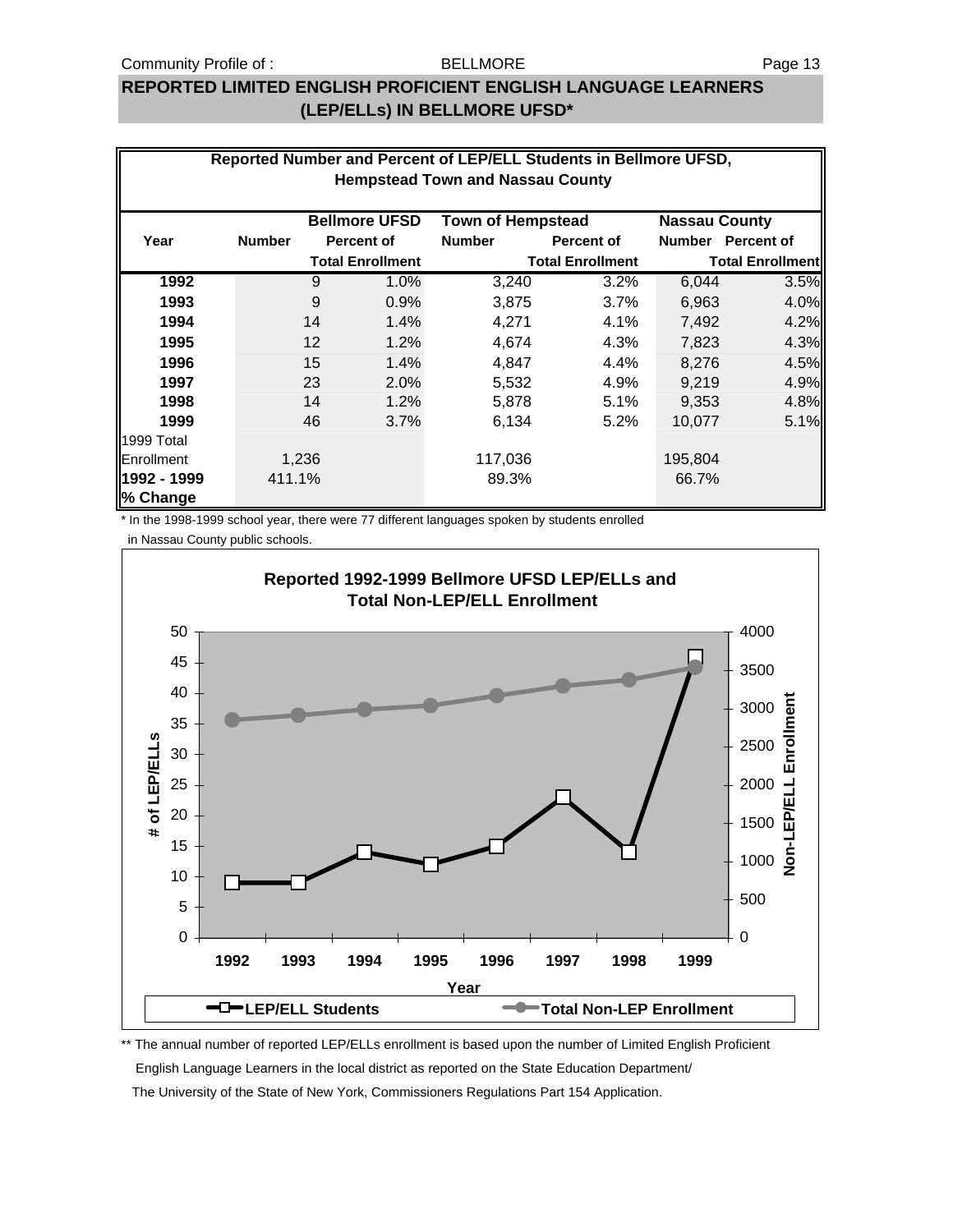### **REPORTED LIMITED ENGLISH PROFICIENT ENGLISH LANGUAGE LEARNERS (LEP/ELLs) IN NORTH BELLMORE UFSD\***

|             |               |    |                         | Reported Number and Percent of LEP/ELL Students in N. Bellmore UFSD, |                         |                      |                         |
|-------------|---------------|----|-------------------------|----------------------------------------------------------------------|-------------------------|----------------------|-------------------------|
|             |               |    |                         | <b>Hempstead Town and Nassau County</b>                              |                         |                      |                         |
|             |               |    | N. Bellmore UFSD        | <b>Town of Hempstead</b>                                             |                         | <b>Nassau County</b> |                         |
|             |               |    |                         |                                                                      |                         |                      |                         |
| Year        | <b>Number</b> |    | Percent of              | <b>Number</b>                                                        | <b>Percent of</b>       | Number               | <b>Percent of</b>       |
|             |               |    | <b>Total Enrollment</b> |                                                                      | <b>Total Enrollment</b> |                      | <b>Total Enrollment</b> |
| 1992        |               | 18 | 0.9%                    | 3,240                                                                | 3.2%                    | 6,044                | 3.5%                    |
| 1993        |               | 26 | 1.3%                    | 3,875                                                                | 3.7%                    | 6,963                | 4.0%                    |
| 1994        |               | 24 | 1.2%                    | 4,271                                                                | 4.1%                    | 7,492                | 4.2%                    |
| 1995        |               | 35 | 1.7%                    | 4,674                                                                | 4.3%                    | 7,823                | 4.3%                    |
| 1996        |               | 44 | 2.1%                    | 4,847                                                                | 4.4%                    | 8,276                | 4.5%                    |
| 1997        |               | 31 | 1.4%                    | 5,532                                                                | 4.9%                    | 9,219                | 4.9%                    |
| 1998        |               | 31 | 1.4%                    | 5,878                                                                | 5.1%                    | 9,353                | 4.8%                    |
| 1999        |               | 34 | 1.4%                    | 6,134                                                                | 5.2%                    | 10,077               | 5.1%                    |
| 1999 Total  |               |    |                         |                                                                      |                         |                      |                         |
| Enrollment  | 2,348         |    |                         | 117,036                                                              |                         | 195,804              |                         |
| 1992 - 1999 | 88.9%         |    |                         | 89.3%                                                                |                         | 66.7%                |                         |
| % Change    |               |    |                         |                                                                      |                         |                      |                         |

\* In the 1998-1999 school year, there were 77 different languages spoken by students enrolled

in Nassau County public schools.



\*\* The annual percent change in LEP/ELL is based upon the number of Limited English Proficient English Language Learners in the local district as reported on the State Department of Education/ SUNY Commissioners Regulations Part 151 Application.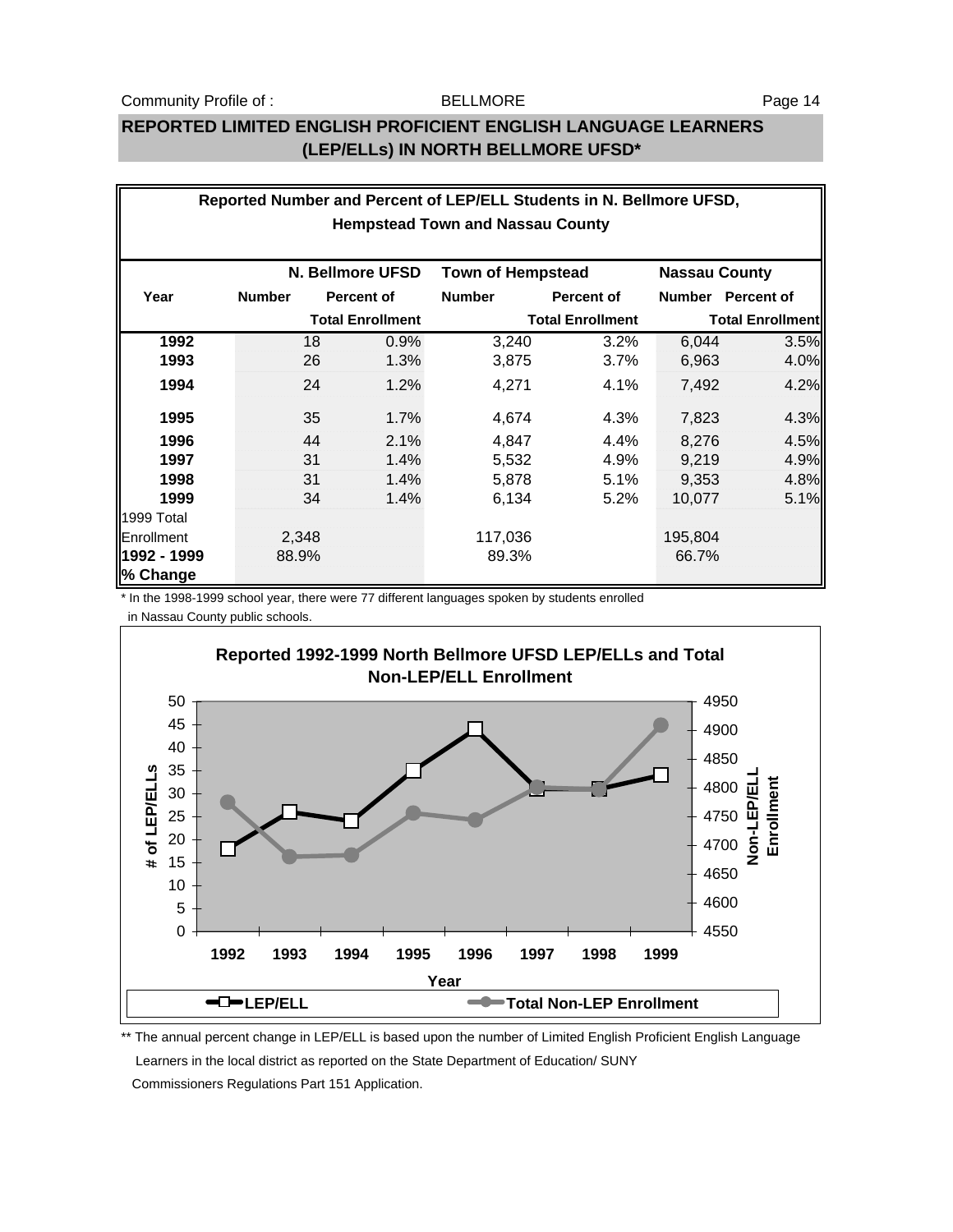### BELLMORE

### **REPORTED LIMITED ENGLISH PROFICIENT ENGLISH LANGUAGE LEARNERS (LEP/ELLs) IN BELLMORE-MERRICK UFSD\***

|             |               |                              | Reported Number and Percent of LEP/ELL Students in Bellmore-<br><b>Merrick UFSD, Hempstead Town and Nassau County</b> |                         |                         |                   |
|-------------|---------------|------------------------------|-----------------------------------------------------------------------------------------------------------------------|-------------------------|-------------------------|-------------------|
|             |               |                              |                                                                                                                       |                         |                         |                   |
|             |               | <b>Bellmore-Merrick UFSD</b> | <b>Town of Hempstead</b>                                                                                              |                         | <b>Nassau County</b>    |                   |
| Year        | <b>Number</b> | Percent of                   | <b>Number</b>                                                                                                         | Percent of              |                         | Number Percent of |
|             |               | <b>Total Enrollment</b>      |                                                                                                                       | <b>Total Enrollment</b> | <b>Total Enrollment</b> |                   |
| 1992        | 38            | 0.8%                         | 3,240                                                                                                                 | 3.2%                    | 6,044                   | 3.5%              |
| 1993        | 38            | 0.8%                         | 3,875                                                                                                                 | 3.7%                    | 6,963                   | 4.0%              |
| 1994        | 38            | 0.8%                         | 4,271                                                                                                                 | 4.1%                    | 7,492                   | 4.2%              |
| 1995        | 40            | 0.8%                         | 4,674                                                                                                                 | 4.3%                    | 7,823                   | 4.3%              |
| 1996        | 38            | 0.8%                         | 4,847                                                                                                                 | 4.4%                    | 8,276                   | 4.5%              |
| 1997        | 45            | 0.9%                         | 5,532                                                                                                                 | 4.9%                    | 9,219                   | 4.9%              |
| 1998        | 39            | 0.8%                         | 5,878                                                                                                                 | 5.1%                    | 9,353                   | 4.8%              |
| 1999        | 44            | 0.9%                         | 6,134                                                                                                                 | 5.2%                    | 10.077                  | 5.1%              |
| 1999 Total  |               |                              |                                                                                                                       |                         |                         |                   |
| Enrollment  | 4,943         |                              | 117,036                                                                                                               |                         | 195,804                 |                   |
| 1992 - 1999 | 15.8%         |                              | 89.3%                                                                                                                 |                         | 66.7%                   |                   |
| % Change    |               |                              |                                                                                                                       |                         |                         |                   |

\* In the 1998-1999 school year, there were 77 different languages spoken by students enrolled

in Nassau County public schools.



\*\* The annual number of reported LEP/ELLs enrollment is based upon the number of Limited English Proficient English Language Learners in the local district as reported on the State Education Department/

The University of the State of New York, Commissioners Regulations Part 154 Application.

# LAST CHART ON LINE 312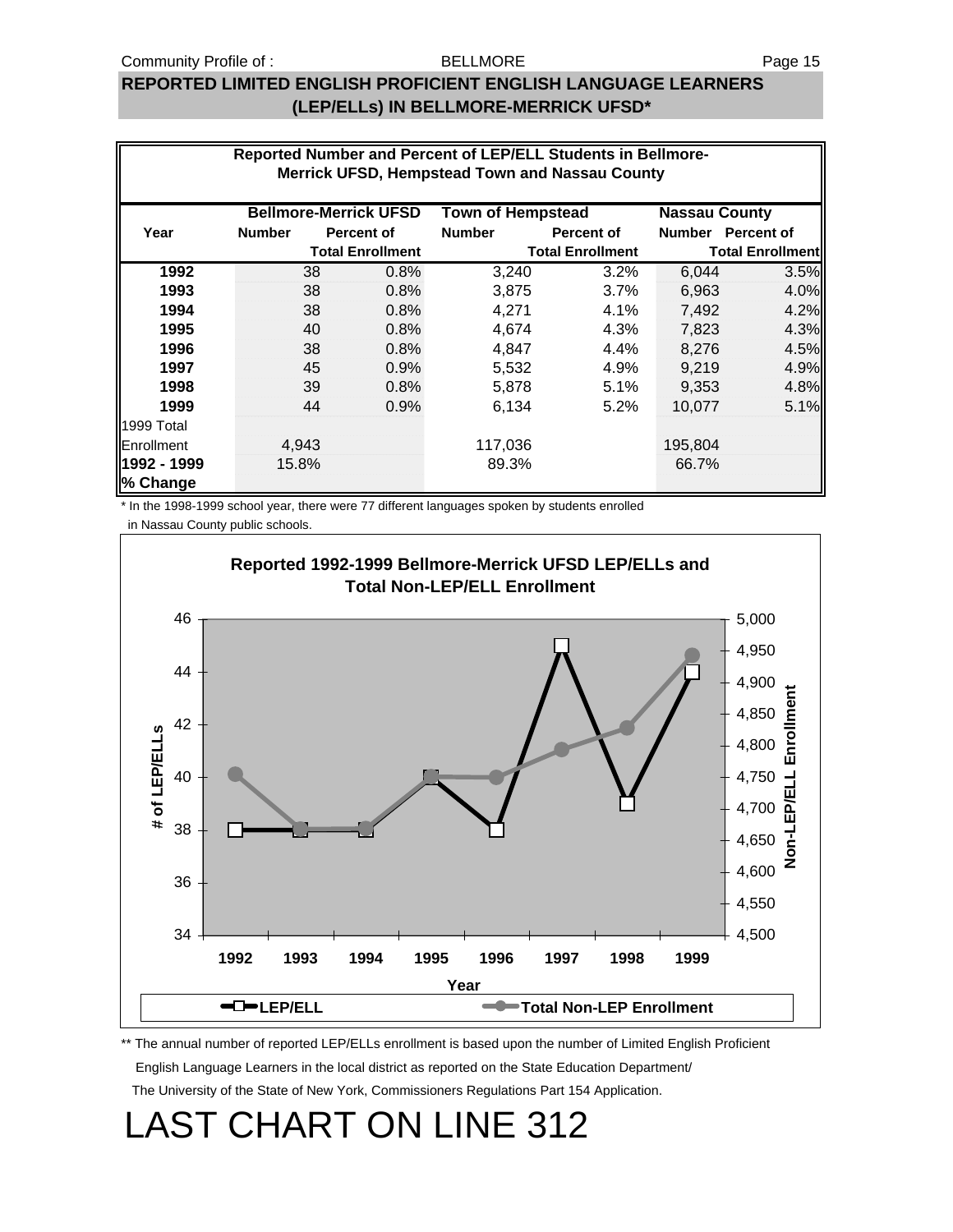Community Profile of : BELLMORE **Page 16** 

 **Dropouts in Bellmore-Merrick CHSD, Hempstead Town, & Nassau County DROPOUT NUMBERS & PERCENTS OF HIGH SCHOOL ENROLLMENT\* Year District-# District-% Town-#\*\* Town-%\*\* County-# County-%** 67 **1.7** 898 **2.4** 1284 **2.0** 26 **0.7** 759 **2.2** 1177 **2.0** 37 **1.1** 654 **2.0** 932 **1.7** 28 **0.9** 546 **1.8** 759 **1.4** 32 **1.0** 432 **1.4** 613 **1.2** 28 **0.9** 483 **1.6** 654 **1.2** 30 **1.0** 484 **1.6** 630 **1.2** 33 **1.1** 533 **1.7** 724 **1.4** 24 **0.8** 395 **1.3** 531 **1.0** 25 **0.8** 337 **1.1** 477 **0.9** 19 **0.6** 358 **1.1** 479 **0.9** 20 **0.6** 330 **1.0** 489 **0.9**

\*Dropout Rate = Dropouts divided by 9-12 grade enrollment including ungraded secondary enrollment. A dropout is defined as any pupil who left school prior to graduation & did not enter another school or program leading to a GED.



\*\*Town data based on a weighted average of communities which are fully or partially located within town boundaries.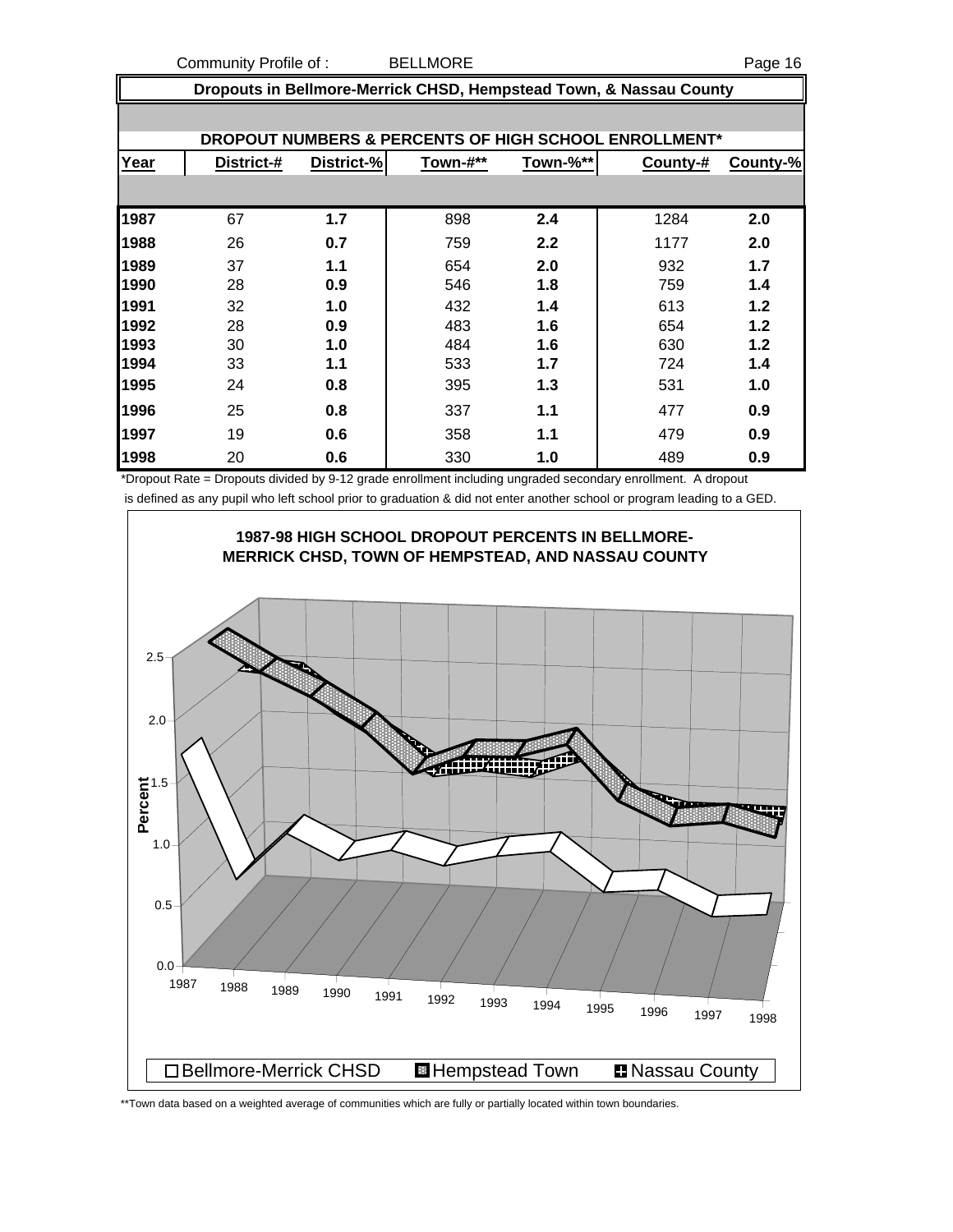0

|                  |            |                 |           | <u>TUCCI DITTIS ANU ESTINY INAIGS FOR DEMINUE THE TU</u><br>Nassau County and New York State* |           |                       |           |
|------------------|------------|-----------------|-----------|-----------------------------------------------------------------------------------------------|-----------|-----------------------|-----------|
|                  |            | <b>Bellmore</b> |           | <b>Nassau County</b>                                                                          |           | <b>New York State</b> |           |
|                  |            |                 | Fertility |                                                                                               | Fertility |                       | Fertility |
|                  | Year       | Births**        | Rate      | <b>Births</b>                                                                                 | Rate      | <b>Births</b>         | Rate      |
|                  | 1982       | 399             | 48.3      | 14,342                                                                                        | 49.0      | 246,889               | 59.6      |
|                  | 1983       | 405             | 49.4      | 14,541                                                                                        | 49.8      | 248,222               | 59.6      |
|                  | 1984       | 409             | 50.4      | 14,758                                                                                        | 50.6      | 250,436               | 59.9      |
|                  | 1985       | 409             | 50.9      | 15,247                                                                                        | 52.3      | 258,826               | 61.6      |
|                  | 1986       | 421             | 52.8      | 15,567                                                                                        | 53.5      | 263,045               | 62.3      |
|                  | 1987       | 432             | 54.8      | 16,504                                                                                        | 56.8      | 271,355               | 64.0      |
|                  | 1988       | 456             | 58.3      | 17,072                                                                                        | 58.8      | 279,976               | 65.8      |
|                  | 1989       | 462             | 59.7      | 17,700                                                                                        | 61.1      | 290,528               | 67.9      |
|                  | 1990       | 462             | 60.2      | 18,180                                                                                        | 62.8      | 297,468               | 69.3      |
|                  | 1991       | 476             | 62.6      | 17,864                                                                                        | 62.2      | 292,523               | 68.1      |
|                  | 1992       | 472             | 62.7      | 18,065                                                                                        | 63.3      | 287,531               | 67.2      |
|                  | 1993       | 482             | 64.5      | 17,931                                                                                        | 63.2      | 282,377               | 66.3      |
|                  | 1994       | 476             | 63.9      | 17,903                                                                                        | 64.6      | 277,945               | 65.6      |
|                  | 1995       | 484             | 65.1      | 18,084                                                                                        | 66.0      | 271,042               | 64.3      |
|                  | 1996       | 476             | 64.8      | 17,722                                                                                        | 63.8      | 263,611               | 63.0      |
|                  | 1997       | 477             | 65.7      | 17,100                                                                                        | 62.0      | 256,976               | 61.8      |
|                  | 600        |                 |           | 1982 - 1997 Bellmore Total Births                                                             |           |                       |           |
|                  | 500        |                 |           |                                                                                               |           |                       |           |
| Number of Births | 400<br>300 |                 |           |                                                                                               |           |                       |           |
|                  | 200<br>100 |                 |           |                                                                                               |           |                       |           |

1982-97 Total Births and Fertility Rates For Bell

\* Fertility rate based on live births per 1,000 female population 15-44. Data for 1990-97 reflect zip code boundaries. Data for prior years reflect the local community as comprised by census tracts. \*\* The number of births to mothers in the Bellmore area is a three year "running" average for all years. Source: Nassau County & New York State Departments of Health.

1982 1983 1984 1985 1986 1987 1988 1989 1990 1991 1992 1993 1994 1995 1996 1997 **Year**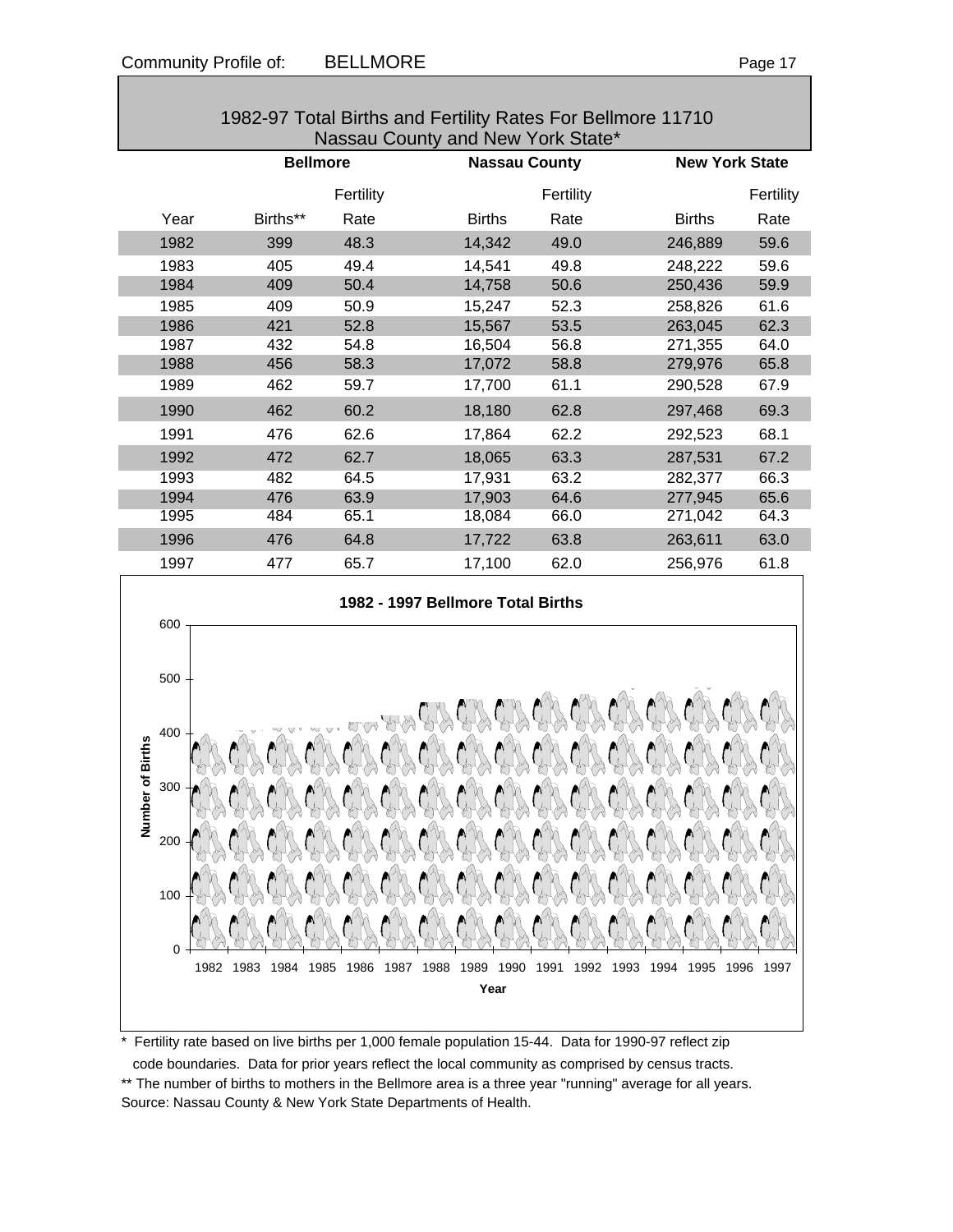| 1984-97 Births To Teen Mothers and Fertility Rates      |
|---------------------------------------------------------|
| For Bellmore 11710*, Nassau County and New York State** |

|      | <b>Bellmore</b> |           | <b>Nassau County</b> |           |               | <b>New York State</b> |  |  |
|------|-----------------|-----------|----------------------|-----------|---------------|-----------------------|--|--|
|      | Teen            | Fertility | Teen                 | Fertility | Teen          | Fertility             |  |  |
| Year | <b>Births</b>   | Rate      | <b>Births</b>        | Rate      | <b>Births</b> | Rate                  |  |  |
| 1984 | $\overline{7}$  | 5.9       | 668                  | 12.2      | 25,658        | 35.7                  |  |  |
| 1985 | 7               | 6.0       | 711                  | 13.4      | 25,470        | 36.4                  |  |  |
| 1986 | 6               | 5.6       | 685                  | 13.4      | 25,134        | 37.0                  |  |  |
| 1987 | 8               | 7.2       | 677                  | 13.8      | 25,080        | 38.0                  |  |  |
| 1988 | 8               | 8.0       | 663                  | 14.1      | 25,861        | 40.3                  |  |  |
| 1989 | 9               | 8.5       | 679                  | 15.0      | 26,593        | 42.7                  |  |  |
| 1990 | 9               | 8.7       | 674                  | 15.6      | 26,553        | 44.0                  |  |  |
| 1991 | 8               | 7.7       | 672                  | 16.0      | 26,216        | 44.1                  |  |  |
| 1992 | 7               | 6.5       | 629                  | 15.1      | 25,330        | 43.4                  |  |  |
| 1993 | 5               | 4.4       | 700                  | 18.4      | 25,515        | 44.3                  |  |  |
| 1994 | $\overline{4}$  | 4.1       | 682                  | 18.2      | 25,852        | 45.3                  |  |  |
| 1995 | 5               | 4.8       | 668                  | 18.0      | 24,805        | 43.6                  |  |  |
| 1996 | 6               | 5.2       | 637                  | 15.8      | 23,864        | 41.8                  |  |  |
| 1997 | 6               | 5.0       | 561                  | 13.9      | 22,185        | 38.5                  |  |  |



\* The number of birth to teen mothers in the Bellmore area is a three year "running" average for all years.

\*\* Fertility rate based on live births per 1,000 female population 15-19. Data for 1990-97 reflect zip code boundaries. Data for prior years reflect the local community as comprised by census tracts. Source: Nassau County & New York State Departments of Health.